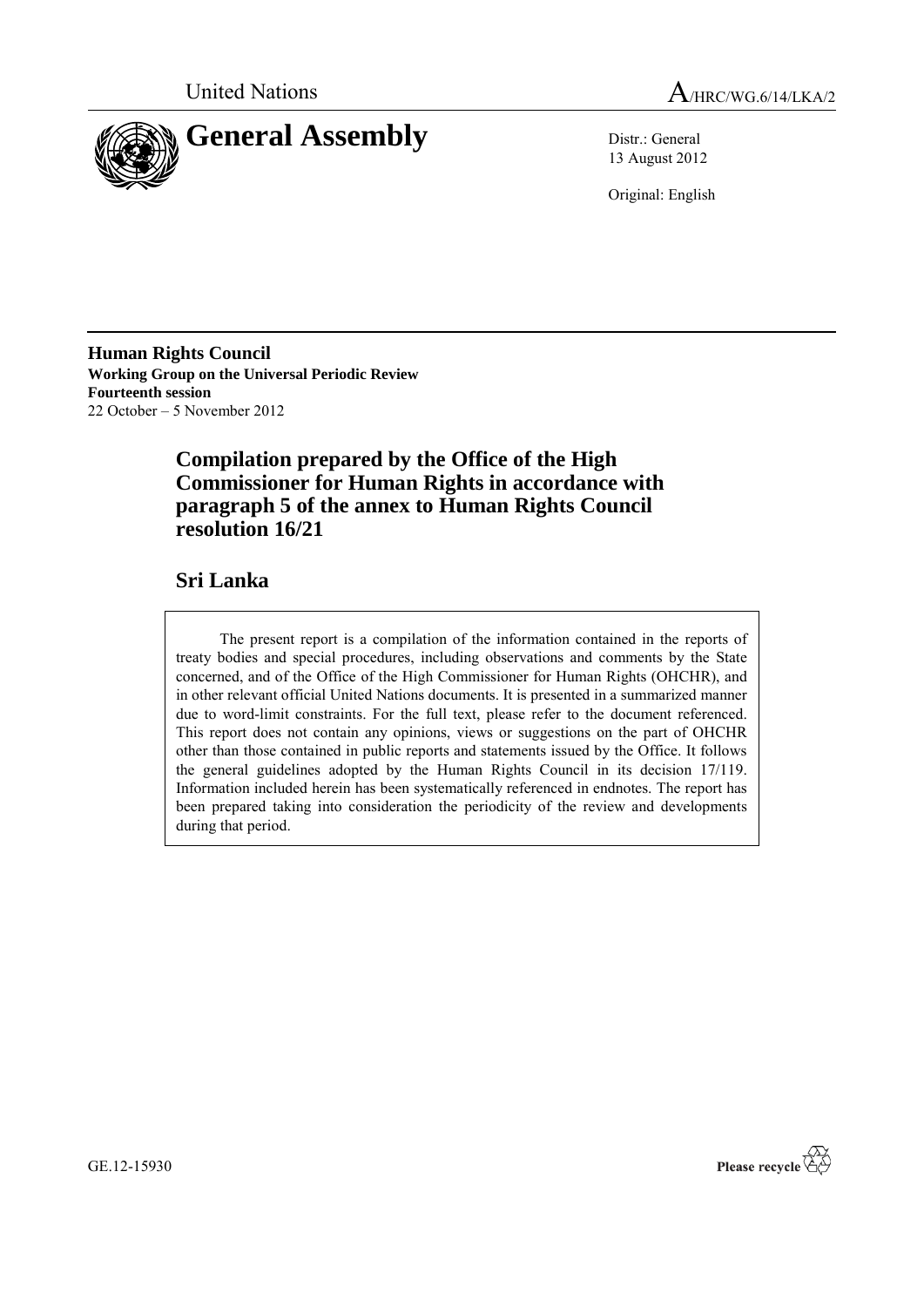# **I. Background and framework**

## **A. Scope of international obligations**<sup>1</sup>

**International human rights treaties**<sup>2</sup>

|                                                                    | Status during previous cycle                                                                                                                                                  | Action after review | Not ratified/not accepted                                                                                    |
|--------------------------------------------------------------------|-------------------------------------------------------------------------------------------------------------------------------------------------------------------------------|---------------------|--------------------------------------------------------------------------------------------------------------|
| Ratification, accession<br>or succession                           | <b>ICERD</b> (1982)<br><b>ICESCR (1980)</b><br><b>ICCPR (1980)</b><br>CEDAW (1981)<br>CAT (1994)<br>CRC (1991)<br>OP-CRC-AC (2000)<br>OP-CRC-SC (2006)<br><b>ICRMW</b> (1996) |                     | <b>ICCPR-OP2</b><br>OP-CAT<br><b>CRPD</b><br>(signature only, 2007)<br><b>CPED</b>                           |
| Reservations,<br>declarations and/or<br>understandings             | <b>ICCPR-OP 1</b><br>(Declaration, art. 1)<br>ICRMW (Declaration:<br>arts. 8.2, 29, 49 and 54)                                                                                |                     |                                                                                                              |
| Complaint procedures,<br>inquiry and urgent<br>action <sup>3</sup> | <b>ICCPR-OP1</b><br>art. 1 (1997)<br>OP-CEDAW<br>arts. 1 and 8 (2002)                                                                                                         |                     | <b>ICERD</b><br>art. 14<br><b>OP-ICESCR</b><br>arts. 1, 10 and 11                                            |
|                                                                    | <b>ICCPR</b><br>art. 41 (1980)<br><b>CAT</b><br>art. 20                                                                                                                       |                     | <b>OP-CRPD</b><br>arts. $1, 6$<br><b>CAT</b><br>arts. $21$ and $22$                                          |
|                                                                    |                                                                                                                                                                               |                     | <b>CPED</b><br>arts. 30, 31, 32 and 33<br><b>ICRMW</b><br>arts. 76 and 77<br>OP-CRC-IC<br>arts. 12, 5 and 13 |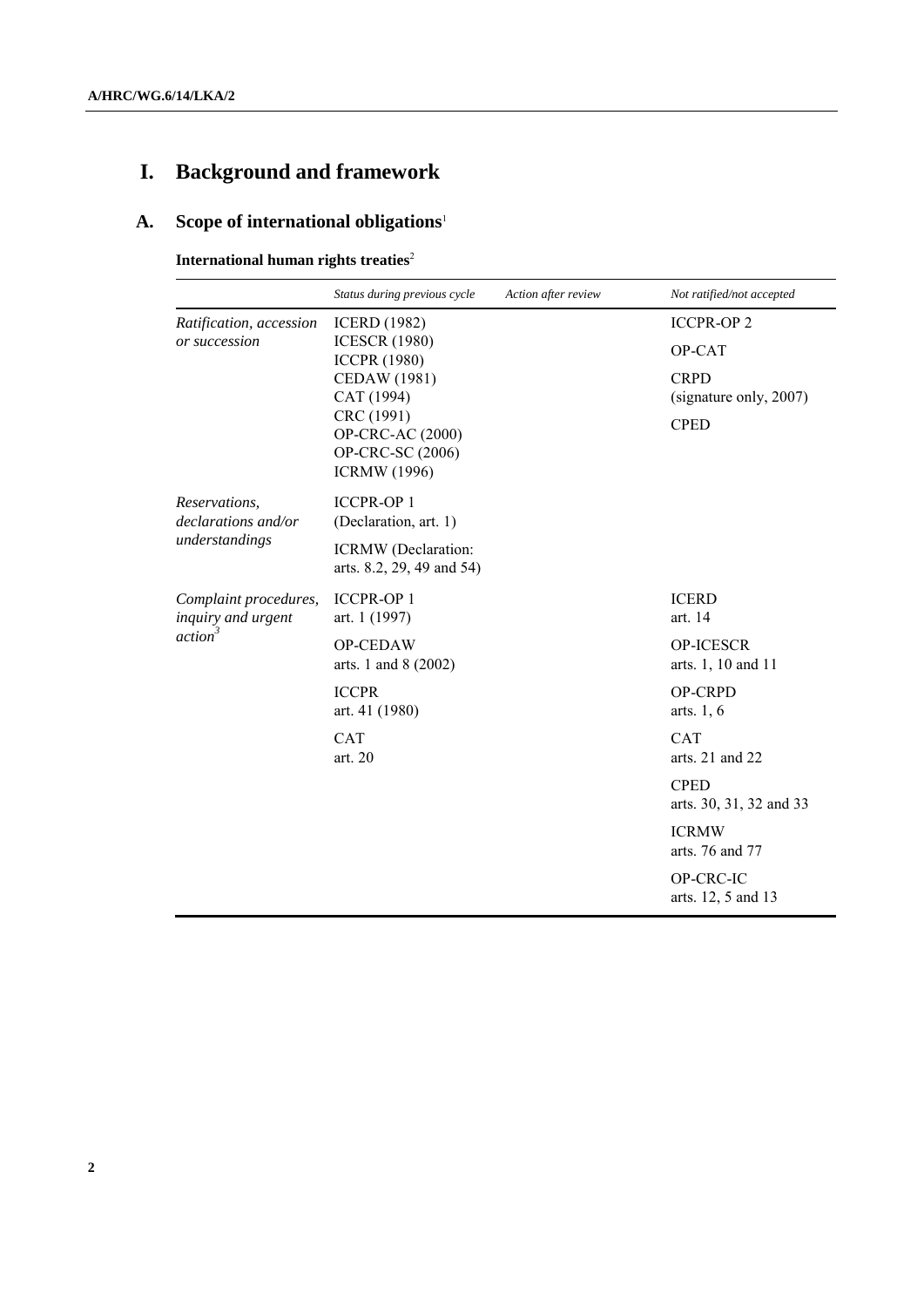|                                                    | Status during previous cycle                                          | Action after review | Not ratified                                                                         |
|----------------------------------------------------|-----------------------------------------------------------------------|---------------------|--------------------------------------------------------------------------------------|
| <i>Ratification,</i><br>accession or<br>succession | Convention on the Prevention<br>and Punishment of the Crime of        |                     | Rome Statute of the<br><b>International Criminal Court</b>                           |
|                                                    | Genocide<br>1949 Geneva Conventions <sup>4</sup>                      |                     | Palermo Protocol, <sup>6</sup> (signature<br>only, $2000$ )                          |
|                                                    | ILO Fundamental Conventions <sup>5</sup><br>UNESCO Convention against |                     | Refugees and stateless<br>persons $7$                                                |
|                                                    | Discrimination in Education                                           |                     | Additional Protocols I, II and<br>III to the 1949 Geneva<br>Conventions <sup>8</sup> |
|                                                    |                                                                       |                     | ILO Convention No. $169^9$<br>ILO Convention No. 189 <sup>10</sup>                   |

#### **Other main relevant international instruments**

1. Treaty bodies invited Sri Lanka to consider ratifying CPED.<sup>11</sup> CRPD.<sup>12</sup> OP-CRPD.<sup>13</sup> OP-ICESCR,<sup>14</sup> OP-CAT,<sup>15</sup> the Rome Statute,<sup>16</sup> the four main refugee and stateless persons conventions<sup>17</sup> the Palermo Protocol,<sup>18</sup> and ILO Convention No. 169.<sup>19</sup> In 2012, the Special Rapporteur on torture also called upon the Government to take measures to ratify OP-CAT and establish a National Preventive Mechanism.<sup>20</sup>

#### **B. Constitutional and legislative framework**

2. The Committee on Economic, Social and Cultural Rights (CESCR), in 2010,<sup>21</sup> and the Special Rapporteur on torture, in 2012, expressed concern at the 18th Constitutional Amendment of  $2010$ ,<sup>22</sup> which eliminated the Constitutional Council and empowered the President to make direct appointments of members to key Commissions, such as the National Police Commissioner and the Chairperson and members of the Human Rights Commission (HRCSL), Commission to Investigate Allegations of Bribery or Corruption, members of the Judicial Service Commission and the Parliamentary Commissioner for Administration (Ombudsman). CESCR called upon Sri Lanka to take all necessary measures to ensure the independence and integrity of the judiciary and oversight bodies.<sup>23</sup>

3. The Committee on the Elimination of Discrimination against Women (CEDAW) urged Sri Lanka to fully incorporate the Convention into its domestic legal system.<sup>24</sup> CESCR,<sup>25</sup> the Committee on the Rights of the Child  $(CRC)^{26}$  and the Committee on Migrant Workers (CMW)<sup>27</sup> also urged Sri Lanka to bring its domestic legislation into conformity with their respective treaties. The United Nations Country Team (UNCT) stated that the Government had been taking significant steps to review systematically all existing laws to bring them into conformity with the CRC. Particular reference was made to the ongoing revision of the Children and Young Persons Ordinance of 1939.<sup>28</sup>

4. The Committee against Torture (CAT) recommended that all necessary measures be taken to ensure that enforced disappearance is established as an offence in Sri Lankan law.<sup>29</sup>

5. CESCR urged Sri Lanka to speed up the process of adoption of a right to information act.<sup>30</sup>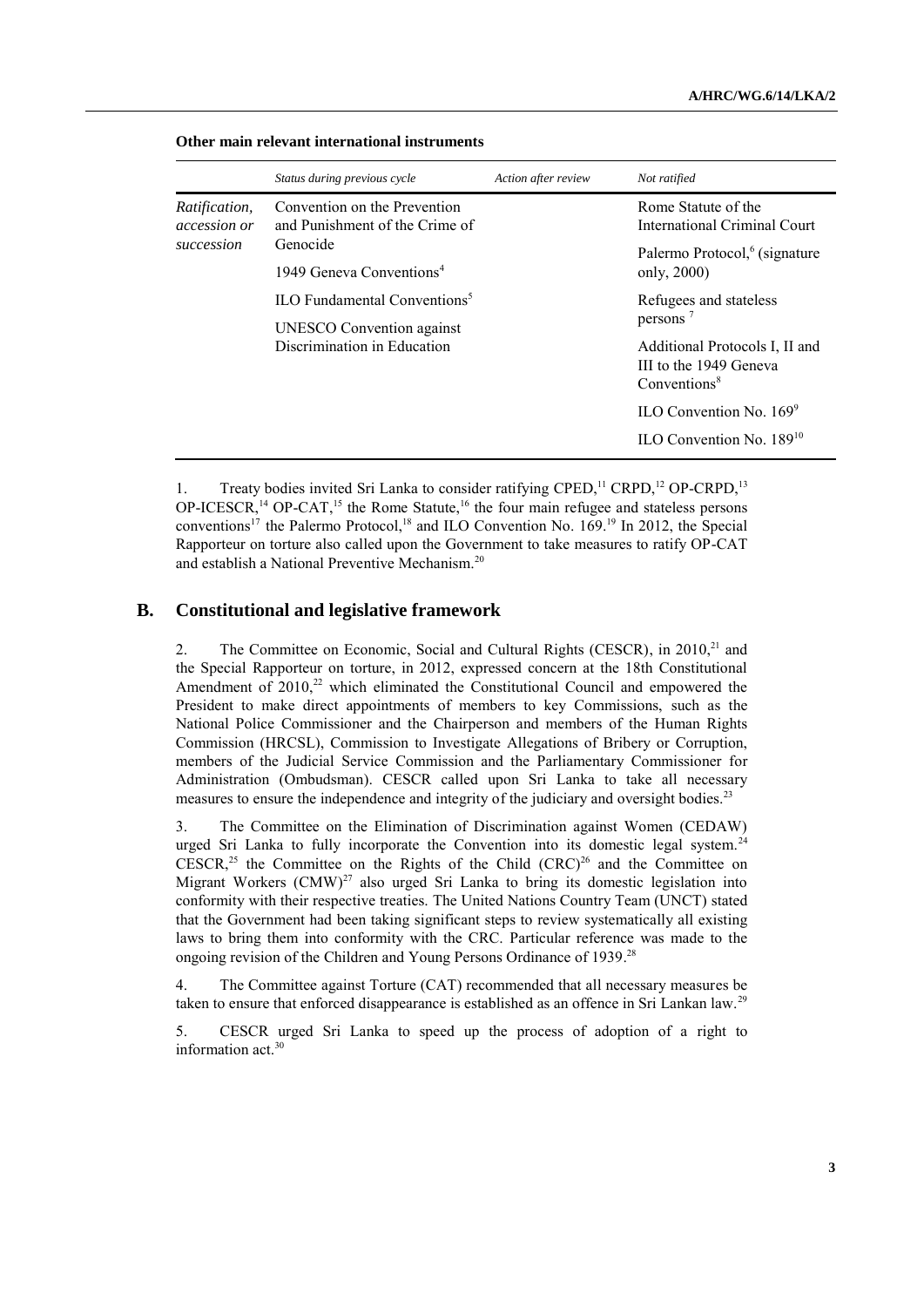#### **C. Institutional and human rights infrastructure and policy measures**

| National human rights institution, <sup>32</sup> | Status during previous cycle | Status during present cycle |
|--------------------------------------------------|------------------------------|-----------------------------|
| Human Rights Commission of Sri Lanka<br>(SLHRC)  | B(2007)                      | B(2009)                     |

**Status of national human rights institutions**<sup>31</sup>

6. Two treaty bodies,<sup>33</sup> the United Nations High Commissioner for Human Rights<sup>34</sup> and the International Coordinating Committee's (ICC) Sub-Committee on Accreditation<sup>35</sup> referred to concerns about the lack of independence of HRCSL. UNCT reported on the United Nations Joint Human Rights Programme's (UNJHRP) support from 2009 for strengthening the independence of HRCSL, public reporting, and engagement with civil society. After a 10-month absence, in February 2011 new Commissioners were appointed to HRCSL.<sup>36</sup>

7. CAT expressed concern about the appointment procedure of HRCSL commissioners. CAT recommended that the Government establish a transparent and consultative selection process and ensure that HRCSL is able to carry out independent investigations into possible cases of torture, including in military premises and governmentcontrolled facilities, and publish the results.<sup>37</sup>

8. UNCT reported that, with financial support from the UNJHRP, the Government had completed, approved and published the National Human Rights Action Plan on the Protection and Promotion of Human Rights (NHRAP). To date there had been no widespread dissemination of the final NHRAP, nor had it been presented to parliament.<sup>3</sup>

### **II. Cooperation with human rights mechanisms**

9. The 11th Special Session of the Human Rights Council on the human rights situation in Sri Lanka was held on 26 and 27 May 2009.<sup>39</sup> In its decision S-11/1, adopted by a recorded vote, the Council welcomed the visit to Sri Lanka of the Secretary-General at the invitation of the President of Sri Lanka, and endorsed the joint communiqué issued at the conclusion of the visit and the understandings contained therein.<sup>40</sup>

10. In 2012, the Special Rapporteur on human rights defenders was especially concerned at alleged smear campaigns that may have been related to the cooperation of human rights defenders with the United Nations Human Rights Council.<sup>41</sup> The Secretary-General reported on related concerns expressed in 2010.<sup>42</sup>

11. On 22 March 2012, the Human Rights Council adopted resolution 19/2, on "Promoting reconciliation and accountability in Sri Lanka", by a recorded vote. The resolution calls on the Government of Sri Lanka, inter alia, to implement the constructive recommendations made in the report of the Lessons Learned and Reconciliation Commission (LLRC). The Government was requested to present a comprehensive action plan detailing the steps to implement the recommendations made in the Commission's report and address alleged violations of international law.<sup>43</sup>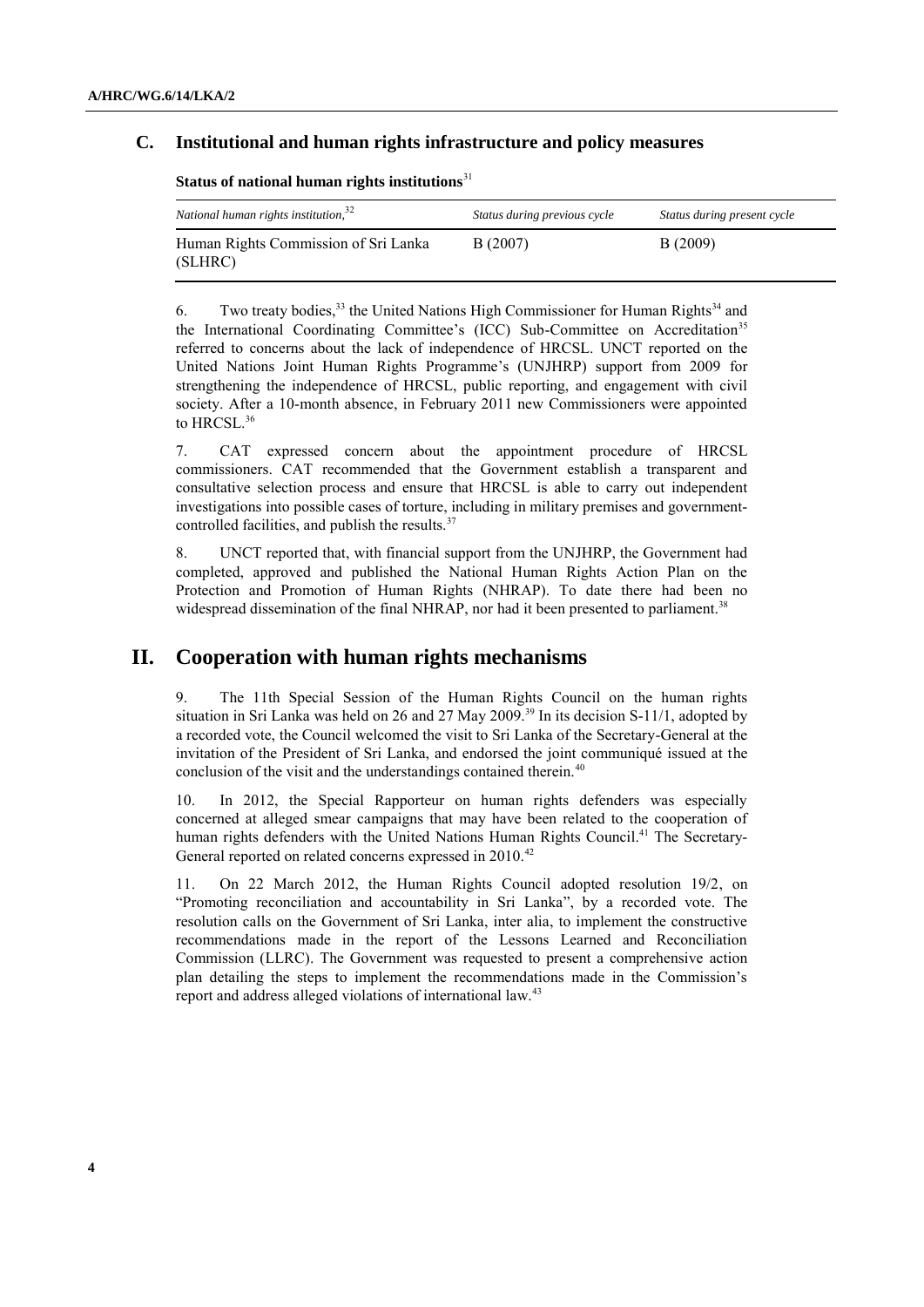## **A. Cooperation with treaty bodies**<sup>44</sup>

#### **1. Reporting status**

| Treaty body            | Concluding<br>observations<br>included in previous<br>review | Latest report<br>previous review observations | submitted since Latest concluding | Reporting status                                                        |
|------------------------|--------------------------------------------------------------|-----------------------------------------------|-----------------------------------|-------------------------------------------------------------------------|
| <b>CERD</b>            | August 2001                                                  |                                               |                                   | Tenth to thirteenth reports overdue<br>since 2007                       |
| <b>CESCR</b>           | April 1998                                                   | 2008                                          | November 2010                     | Fifth report due 2013                                                   |
| <b>HR</b><br>Committee | November 2003                                                | $\overline{\phantom{0}}$                      |                                   | Fifth report overdue since 2007                                         |
| <b>CEDAW</b>           | January 2002                                                 | 2009                                          | January 2011                      | Eighth report due 2015                                                  |
| <b>CAT</b>             | November 2005                                                | 2009                                          | November 2011                     | Fifth report due 2015                                                   |
| <b>CRC</b>             | June 2003                                                    | 2008                                          | October 2010                      | Fifth to sixth reports due 2015 Initial<br>OPAC report reviewed in 2010 |
|                        |                                                              |                                               |                                   | Initial OPSC report overdue since<br>2008                               |
| <b>CMW</b>             |                                                              | 2008                                          | October 2009                      | Second report overdue since 2011                                        |
| <b>CERD</b>            | August 2001                                                  |                                               |                                   | Tenth to thirteenth reports overdue<br>since 2007                       |

### **2. Responses to specific follow-up requests by treaty bodies**

| Treaty body         | Due in        | Subject matter                                                                                                                                                                                                  |                                                                                                            | Submitted in |
|---------------------|---------------|-----------------------------------------------------------------------------------------------------------------------------------------------------------------------------------------------------------------|------------------------------------------------------------------------------------------------------------|--------------|
| <b>CAT</b>          | November 2012 | Ensuring or strengthening legal safeguards for<br>detainees; conducting prompt, impartial and effective<br>investigations; and prosecuting suspects and<br>sanctioning perpetrators of torture or ill-treatment |                                                                                                            |              |
| <b>CEDAW</b>        | 2013          | Women's participation in public and political life;<br>and impact of conflict on women                                                                                                                          |                                                                                                            |              |
| Views               |               |                                                                                                                                                                                                                 |                                                                                                            |              |
| Treaty body         |               | Number of views                                                                                                                                                                                                 | <b>Status</b>                                                                                              |              |
| <b>HR</b> Committee | $4^{45}$      |                                                                                                                                                                                                                 | Dialogue is ongoing in all four cases and no<br>response has been received yet for two cases <sup>46</sup> |              |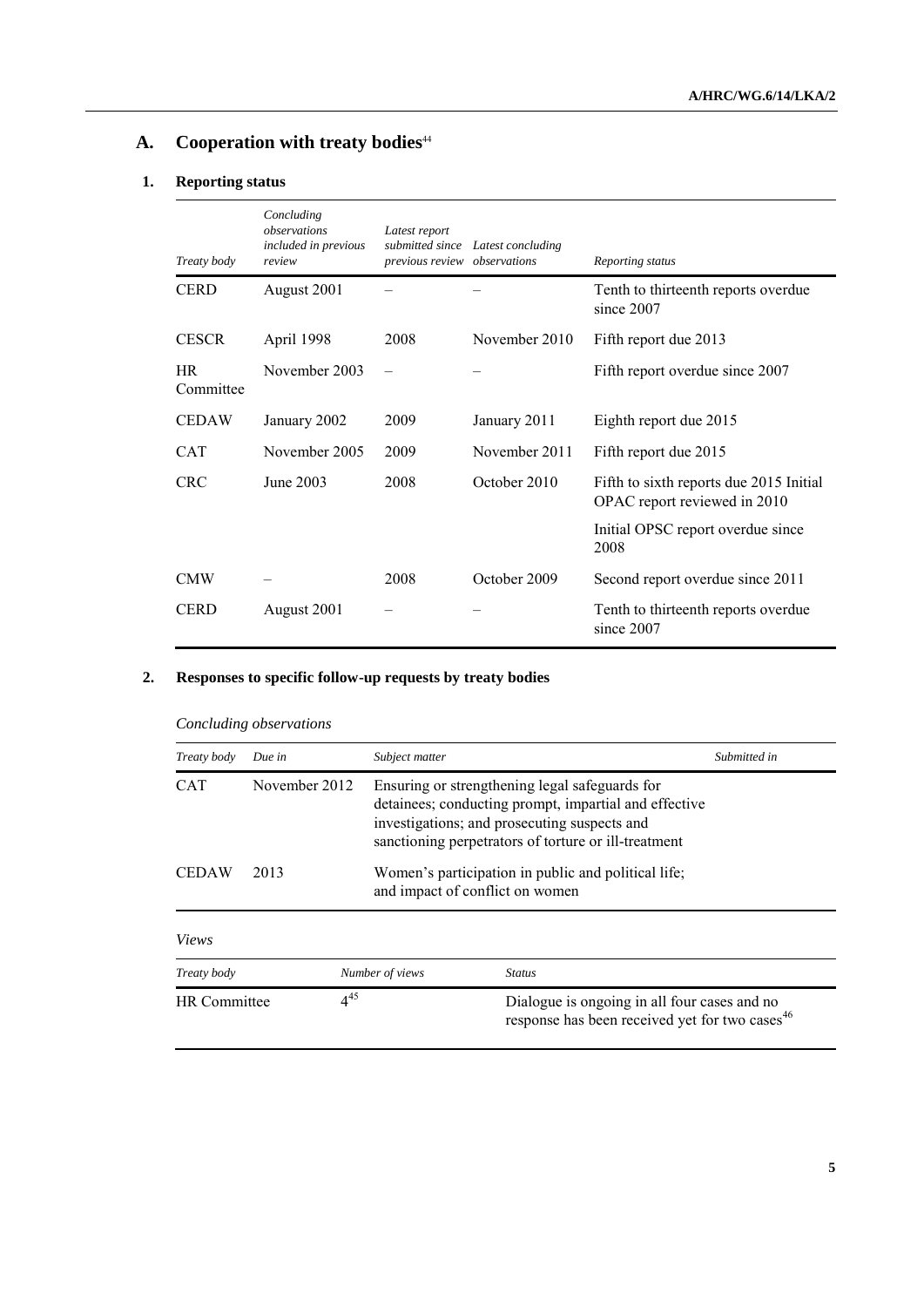|                                                              | Status during previous cycle                                                                                                                                                                                                              | Current status                                                             |
|--------------------------------------------------------------|-------------------------------------------------------------------------------------------------------------------------------------------------------------------------------------------------------------------------------------------|----------------------------------------------------------------------------|
| Standing invitation                                          | N <sub>o</sub>                                                                                                                                                                                                                            | N <sub>0</sub>                                                             |
| Visits undertaken                                            | Special Rapporteur on extrajudicial<br>executions (1997)                                                                                                                                                                                  |                                                                            |
|                                                              | Working Group on Disappearances<br>$(1999)$ .                                                                                                                                                                                             |                                                                            |
|                                                              | Special Rapporteurs on freedom of<br>religion or belief (2005); on extrajudicial<br>executions $(2005)$ ; on torture $(2007)$ ;<br>Representative of the Secretary-General<br>on human rights of internally displaced<br>persons $(2007)$ |                                                                            |
| Visits agreed to in<br>principle                             | Special Rapporteur on the right to<br>freedom of opinion and expression                                                                                                                                                                   |                                                                            |
| <i>Visits requested</i>                                      | Working Group on Disappearances<br>(requested in 2006, follow-up in 2007)                                                                                                                                                                 | WG on Disappearances<br>(requested in 2009, 2010 and<br>2011)              |
|                                                              | Independent Expert on minority issues<br>(requested in 2007).                                                                                                                                                                             | IE on minority issues<br>(requested in 2010)                               |
|                                                              | Special Rapporteur on independence of<br>judges and lawyers                                                                                                                                                                               |                                                                            |
|                                                              |                                                                                                                                                                                                                                           | SR on human rights defenders<br>(Requested in 2008)                        |
|                                                              |                                                                                                                                                                                                                                           | SR on freedom of expression<br>(requested in 2009)                         |
|                                                              |                                                                                                                                                                                                                                           | SR on extrajudicial executions<br>(requested in 2009, reminder in<br>2010) |
|                                                              |                                                                                                                                                                                                                                           | SR on freedom of association<br>and assembly<br>(Requested in 2011)        |
| Responses to letters of<br>allegations and urgent<br>appeals | During the period under review, 72 communications were sent. The<br>Government replied to 22 of these communications.                                                                                                                     |                                                                            |
| Follow-up reports                                            | Extrajudicial executions; <sup>48</sup> torture; <sup>49</sup> and freedom of religion. <sup>50</sup>                                                                                                                                     |                                                                            |

#### **B. Cooperation with special procedures**<sup>47</sup>

12. The Special Rapporteur on torture expressed his gratitude to Sri Lanka for information on steps taken to implement his predecessor's recommendations.<sup>51</sup>

13. In 2012, the Working Group on Disappearances noted that since its establishment, it had transmitted 12,460 cases to the Government. Of these 6,535 cases have been clarified on the basis of information provided by the Government;  $5,671$  remained outstanding.<sup>52</sup> UNCT reported that the United Nations had supported Sri Lanka's request to establish a database related to the backlog of disappearance cases from WGEID. The database was handed over to HRCSL in June 2011.<sup>53</sup>

14. In 2009, the Special Representative of the Secretary-General on Internally Displaced Person (IDPs) carried out two working visits to Sri Lanka.<sup>54</sup>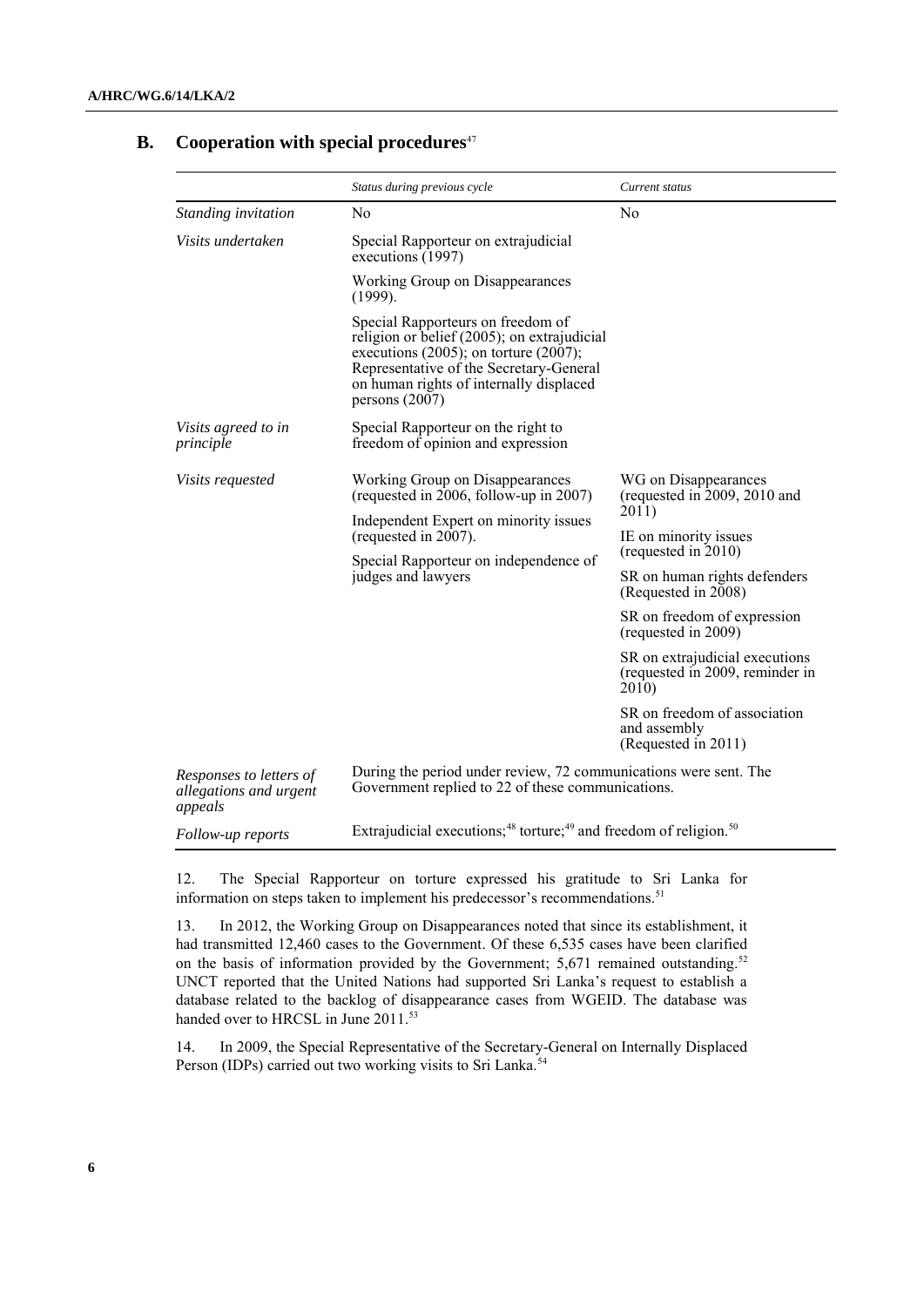#### **C. Cooperation with the Office of the High Commissioner for Human Rights**

15. OHCHR maintains a Senior Human Rights Adviser in UNCT. <sup>55</sup> In his follow-up report, the Special Rapporteur on extrajudicial executions noted that there was still no OHCHR office with a monitoring and reporting mandate.<sup>56</sup> Sri Lanka has invited the High Commissioner to visit the country.<sup>57</sup>

## **III. Implementation of international human rights obligations, taking into account applicable international humanitarian law**

#### **A. Equality and non-discrimination**

16. CEDAW referred to many areas that reflected the disadvantageous and unequal status of women and girls.<sup>58</sup> CEDAW called for the inclusion of a gender perspective in the National Development Agenda;<sup>59</sup> achieving universal provision of quality education for girls at each level of the education system and from each ethnic group; $60$  empowering women migrant workers;<sup>61</sup> and taking all necessary measures to increase the representation of women in politics and public life, such as the adoption of temporary special measures. $62$ 

17. CESCR referred to repeated recommendations made by treaty bodies since 1998 in relation to the persistence of discriminatory provisions in the  $law<sub>63</sub>$  with CEDAW referring in particular to the Penal Code, Land Development Ordinance, general personal laws, the Muslim Personal Law, the Kandyan Law and Tesawalamai Law.<sup>64</sup> CEDAW also expressed concern about the plurality of legal systems and recommended that Sri Lanka consider preparing a unified family code in conformity with the Convention to address the equal right of inheritance, property and land, polygamy and early marriage with the view to their abolition, and includes the option of civil provisions available for all women.<sup>65</sup>

18. CRC expressed concern, as highlighted by UNCT,<sup>66</sup> at the persistent discrimination against children belonging to the Veddha, Muslim and Tamil communities, among whom those living in tea plantations were in a particularly disadvantaged situation. It was concerned that discrimination also persisted against girls, rural children, refugee and internally displaced children, children of overseas workers, children in institutional care and children with disabilities. It expressed further concern about caste discrimination, which affected 20 to 30 per cent of the population and contributed to their poor living conditions, rejection and marginalization. 67

19. UNCT referred to reported concerns at the levels of stigma and discrimination faced by people living with HIV.<sup>68</sup>

#### **B. Right to life, liberty and security of the person**

20. In 2012, the Special Rapporteur on torture reiterated his appeal to the Government to abolish capital punishment or, at a minimum, commute death sentences into prison sentences.<sup>69</sup>

21. In 2012, the Special Rapporteur on extrajudicial executions was concerned by the number and varying nature of communications sent to the Government.<sup>70</sup> He referred to a communication sent in 2011, regarding investigations into the video footage which allegedly documented members of the Sri Lankan Army committing extrajudicial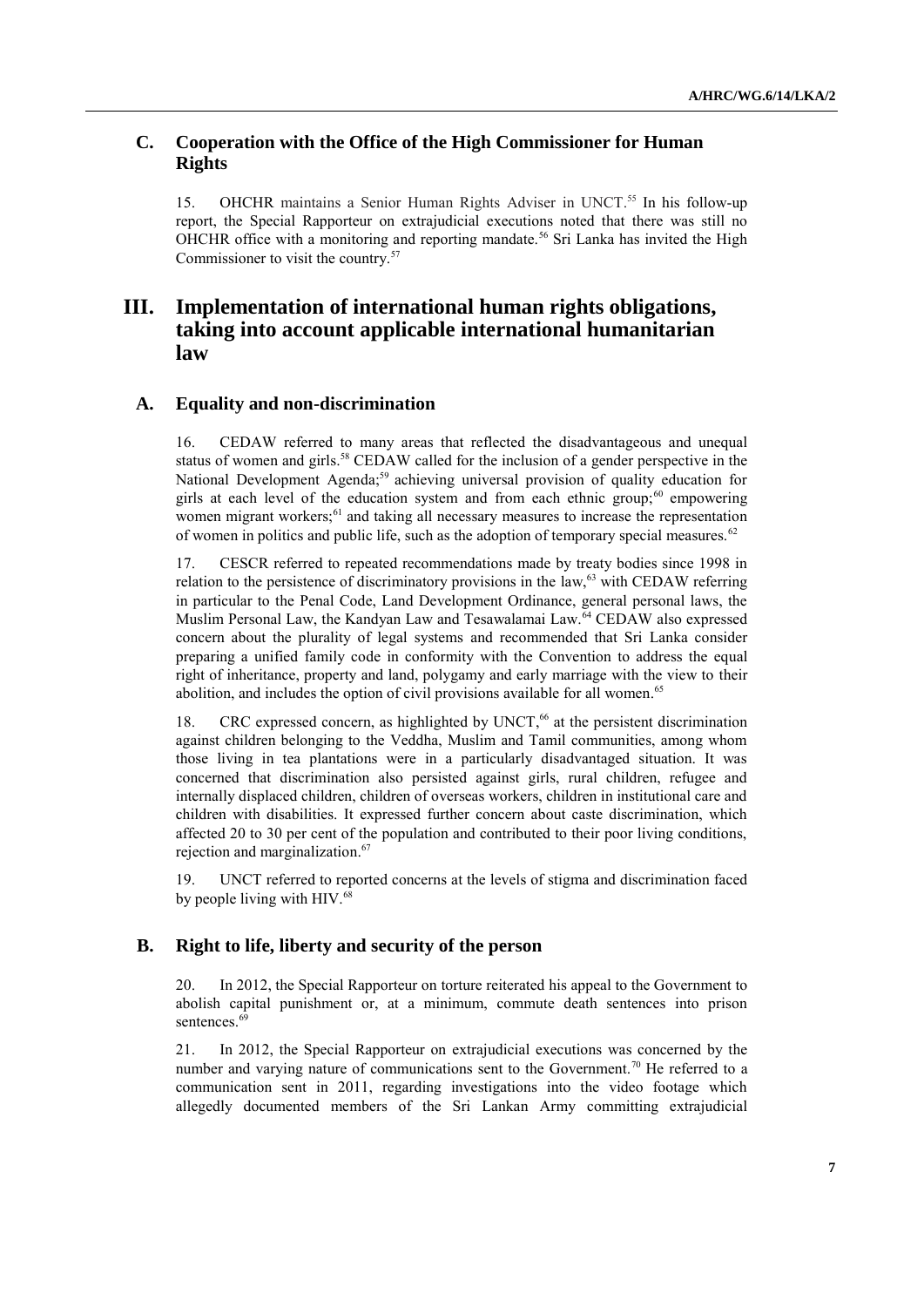executions.<sup>71</sup> In that communication, he concluded that the video was authentic and the events reflected in it had occurred as depicted.<sup>72</sup> The Special Rapporteur thanked the Government for its replies and noted its statement that he would be informed of progress achieved upon completion of internal processes.<sup>73</sup>

22. In 2011, CEDAW remained deeply concerned about reports of gross violations of the human rights of women, particularly of the Tamil minority group, internally displaced women and female ex-combatants.<sup>74</sup> CAT was also concerned at reported cases of war-time rape and other acts of sexual violence that occurred following the end of the conflict in particular in military-controlled camps.<sup>75</sup> In 2010, CRC expressed serious concern, as highlighted by UNCT,<sup>76</sup> that insufficient efforts had been made by Sri Lanka to investigate the death of hundreds of children during the five last months of the conflict in 2009 as a result of alleged shelling and aerial bombardments of civilians, hospitals, schools and humanitarian operations as well as the deliberate deprivation of food, medical care and humanitarian assistance.<sup>77</sup> Similar concerns were expressed by CESCR.<sup>78</sup>

23. In 2012, the Working Group on Disappearances noted a communication sent in 2011 regarding allegations concerning the last phase of the war against LTTE from 2006 until 2009. The information referred to serious allegations of human rights violations in the Northern Province of Sri Lanka, in particular the Mannar district.<sup>79</sup> In 2011, CAT expressed its concern about 475 cases of enforced disappearance transmitted by the Working Group to Sri Lanka between 2006 and 2010 and the claims that the military, the police, the Criminal Investigation Department and paramilitary groups are the alleged perpetrators.<sup>80</sup> Referring to the decades of cases of adult disappearances, UNCT reported that the LLRC called on the State to launch a full investigation into these incidents and, where necessary, institute prosecutions.<sup>81</sup>

24. Despite Sri Lanka's public commitment to a zero tolerance policy on torture as a matter of policy and practice, CAT remained seriously concerned at the continued and consistent allegations of the widespread use of torture and other cruel, inhuman or degrading treatment of suspects in police custody. <sup>82</sup> CAT called on Sri Lanka to take immediate and effective measures to investigate all acts of torture and ill-treatment and prosecute and punish those responsible.<sup>83</sup>

25. Referring to the Sri Lankan delegation's categorical denial of the allegations, CAT expressed serious concern at reports received from non-governmental sources regarding secret detention centres run by the Sri Lankan military intelligence and paramilitary groups where enforced disappearances, torture and extrajudicial killings had allegedly been perpetrated.<sup>84</sup> Recommendations addressing this concern were made by the Special Rapporteur on torture in 2012.<sup>85</sup> CAT recommended that Sri Lanka immediately establish a central register for all persons in official custody and publish a list of all detainees and places of detention.<sup>86</sup>

26. UNCT reported that under Security Council resolution 1612 (2005), there were no new cases of recruitment of children by armed groups since October 2009. However, the whereabouts of 1,373 children, out of a total of 6,905 who had been reported as recruited by LTTE, remained unknown as did the location of five boys recruited by the Tamil Makkal Viduthalai Pulikal (TMVP).<sup>87</sup> UNCT provided information about three rehabilitation centres, in operation during different periods, which provided assistance to children associated with LTTE, TMVP and Inya Bharathi.<sup>88</sup> The Special Representative of the Secretary-General on children and armed conflict recommended that: investigations on child recruitment by the Inya Barrathi be completed in a transparent manner; those with command responsibility who are in Government custody and have committed grave crimes against children should be held accountable; truth telling should be encouraged with regard to commanders and recruiters of all armed groups (LTTE, TMVP, Karuna faction and Bharathi group) to identify and make known those children recruited by these groups and to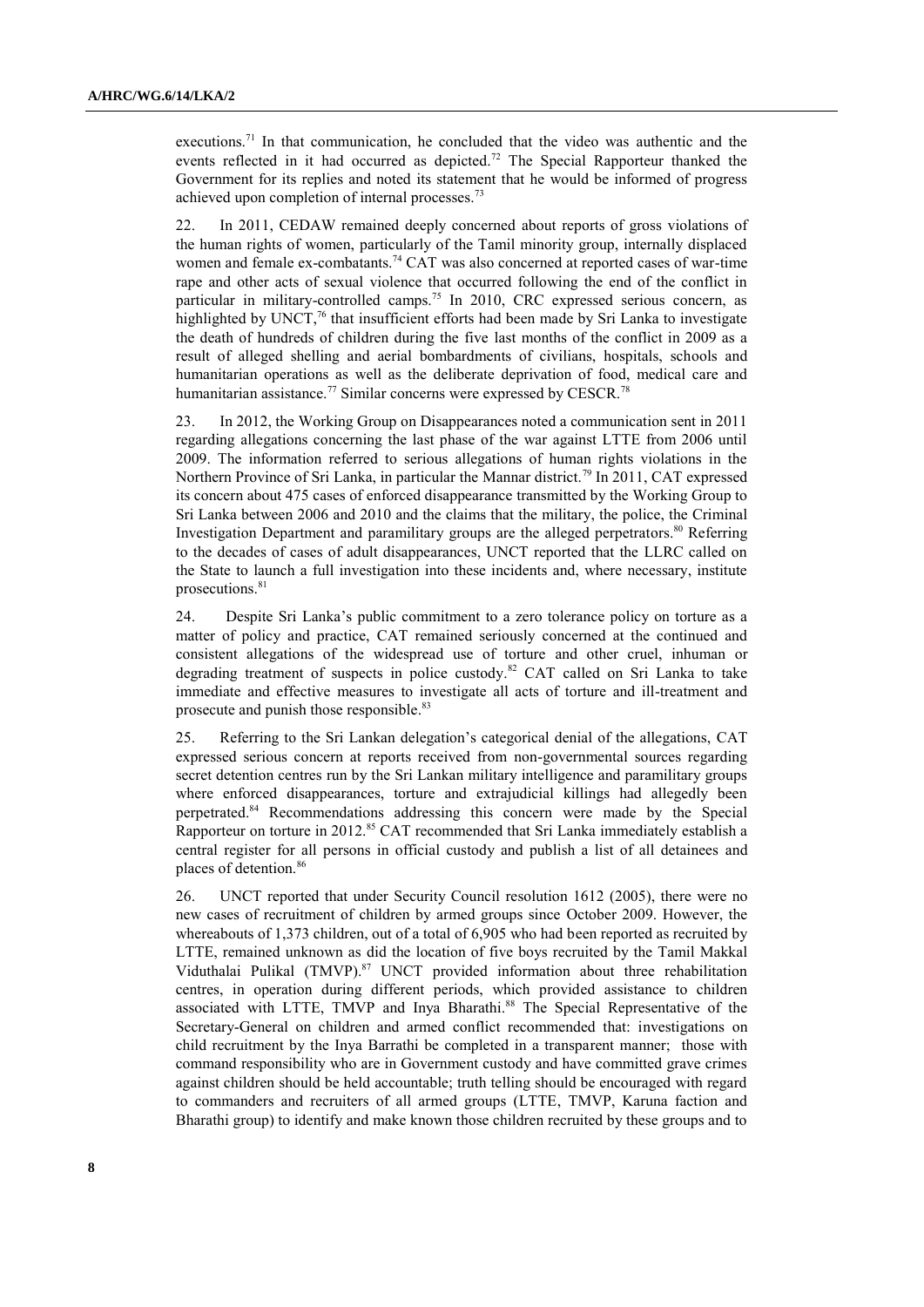identify their fate; strengthening of the current Family Tracing and Reunification capacity and its expansion into the eastern regions of the country; <sup>89</sup> and immediate implementation of the LLRC recommendations regarding children.<sup>90</sup>

27. UNCT reported that following the end of hostilities in May 2009 and the exodus of IDPs from the Vanni, the Government undertook a process to separate IDPs who were suspected of being associated with LTTE. Approximately 11,600 of those separated and termed as "surrendees" were sent to "Protective Administrative and Rehabilitation Centres" (PARCs) for rehabilitation. Since July 2009, the Government had denied access to PARCs by independent monitors, including the ICRC. 1,007 "surrendees" remained in four PARCs. Following the release of the "surrendees", they were subjected to ad-hoc and varying levels of surveillance and monitoring.<sup>91</sup> CAT remained concerned at allegations of torture and illtreatment during questioning of camp residents by the Criminal Investigation Department and the Terrorist Investigation Department. It was concerned that those allegations had not been investigated outside the context of the LLRC process and no judicial action had been taken.<sup>92</sup>

28. UNCT reported that both the National Policy on Reintegration of Ex-Combatants into Civilian Life and an abbreviated planning document on the *Way forward on Reinsertion and Reintegration of Rehabilitees* were formulated with United Nations support, but had not been implemented.<sup>93</sup>

29. UNCT<sup>94</sup> highlighted recommendations made by CEDAW with a view to criminalizing all forms of violence against women;<sup>95</sup> extending criminalization of marital rape regardless of judicial acknowledgement of separation;<sup>96</sup> strengthening measures to combat all forms of trafficking in women and children; $97$  and taking measures to protect women from sexual harassment in the workplace.<sup>98</sup> Concerns about the magnitude of child sexual exploitation and abuse, including sex tourism, were raised by  $CRC$ ,  $99$  CESCR<sup>100</sup> and the ILO Committee of Experts on Application of Conventions and Recommendations.<sup>101</sup> UNCT noted that no action had been taken by the Government to repeal the Vagrancy Ordinance<sup>102</sup> and that a comprehensive national strategy against child abuse had yet to be formulated. 103

30. CAT recommended that Sri Lanka should consider amending its Penal Code with a view to prohibiting corporal punishment in all settings. 104

#### **C. Administration of justice, including impunity and the rule of law**

31. In 2012, CAT expressed serious concern at the failure of Sri Lanka in practice to afford all detainees, including those detained under anti-terrorism laws, all fundamental safeguards $105$  and noted the absence of an effective independent monitoring mechanism to investigate complaints of torture.<sup>106</sup> It also expressed concern at the absence of a Statesponsored legal aid programme and at the variety of obstacles rendering the writ of habeas corpus ineffective.<sup>107</sup> CAT remained concerned at the prevailing climate of impunity and expressed concern at numerous reports concerning the lack of independence of the judiciary. 108

32. Noting the voluntary commitments made in the UPR, CAT recommended that Sri Lanka, inter alia, consider adopting the draft bill on witness and victim protection and improve the capacity of police to carry out investigations, with additional training in interrogation and prosecution.<sup>109</sup> Regarding witness and victim protection, UNCT reported that a draft bill, which did not meet international standards, had existed since 2007. No action had been taken to adopt the draft bill or introduce new legislation.<sup>110</sup>

33. On 26 April 2011, the High Commissioner for Human Rights stated that the Secretary-General's Panel of Experts on accountability in Sri Lanka reported credible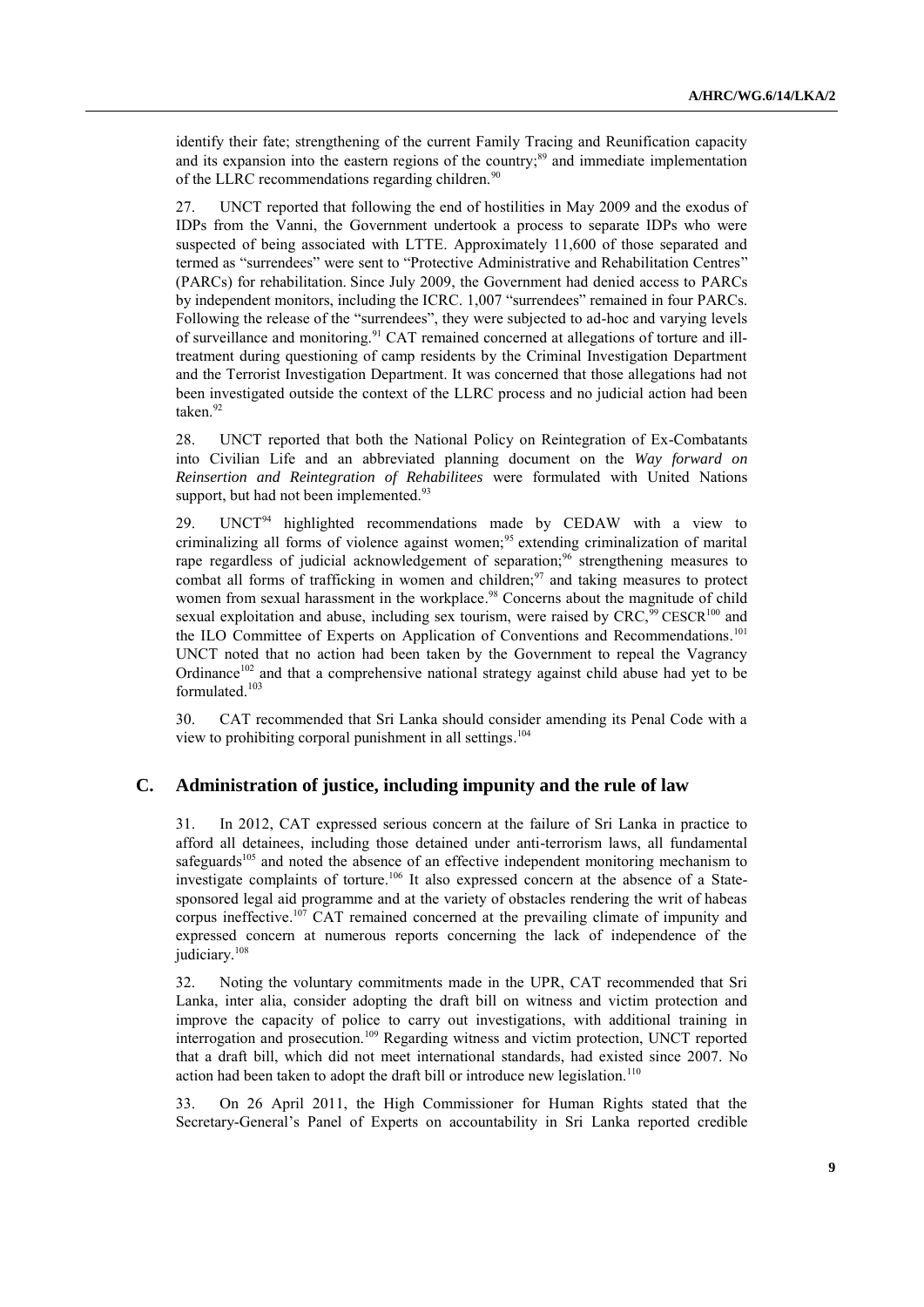allegations which, if proven, indicated that a wide range of serious violations of international humanitarian law and international human rights law had been committed by the Sri Lankan military and LTTE, some of which would amount to war crimes and crimes against humanity.<sup>111</sup> On 30 May 2011, the High Commissioner stated that it was incumbent on the Government to investigate these allegations and also urged it to implement the measures recommended by the Panel.<sup>112</sup>

34. In 2012, the Special Rapporteur on torture noted the Government's efforts to expedite criminal proceedings relating to torture cases by establishing various ad hoc commissions of inquiry, including the Presidential Commission of Inquiry to investigate serious cases of human rights violations that had occurred since 1 August 2005, as well as the establishment of LLRC and the Inter-Agency Advisory Committee.<sup>113</sup> He called on the Government to take steps to address the outstanding concerns raised by CAT over the limited mandate of LLRC and its alleged lack of independence, and promptly launch impartial and effective investigations into all allegations of torture, rape, enforced disappearances and other forms of ill-treatment occurring during the last stages of the conflict and in the post-conflict phase.<sup>114</sup> In addition to the call by CRC for prompt, independent and impartial investigations,<sup>115</sup> CEDAW recommended that Sri Lanka consider having an independent international accountability mechanism mandated to investigate the cases of serious violations of human rights<sup>116</sup> and CAT recommended that Sri Lanka consider the possibility of accepting an international investigatory body.<sup>117</sup>

35. Concerns about the deplorable levels of overcrowding and poor detention conditions were expressed by  $CESCR^{118}$  and  $CAT.^{119}$  UNCT reported that, while upgrading had commenced in certain facilities, overcrowding remained a serious problem. One of the root causes of prison overcrowding was the recurrent delays in the justice system.<sup>120</sup>

36. CRC expressed its serious concern that: the legal minimum age of criminal responsibility remained at a very low level (eight years); sentencing remained severe and disproportionate; community-based alternatives were limited; and institutionalization was frequently used.<sup>121</sup> UNCT also raised concerns about the administration of juvenile justice. 122

37. CESCR expressed concern that Sri Lanka has not yet taken firm and effective measures to combat corruption and impunity.<sup>123</sup>

#### **D. Right to privacy, marriage and family life**

38. UNCT highlighted the concern of CEDAW at the criminalization of consensual adult same-sex relationships by virtue of Section 365A of the penal code and recommended that this provision be repealed. UNCT reported that many individuals from these communities faced ongoing violence and discrimination. 124

#### **E. Freedom of movement**

39. UNCT reported that from March 2008, starting with the Kalimoddai and Sirukandal camps in Mannar District, all IDP camps established for those fleeing the conflict from LTTE-controlled areas were closed camps. In May 2009, there were around 290,000 IDPs in closed camps. Approximately 6,000 individuals currently remained in Menik Farm, while a pass system to move between zones had been introduced in late 2009, which remained a restriction to full freedom of movement.<sup>125</sup> Similar concerns were expressed by CAT.126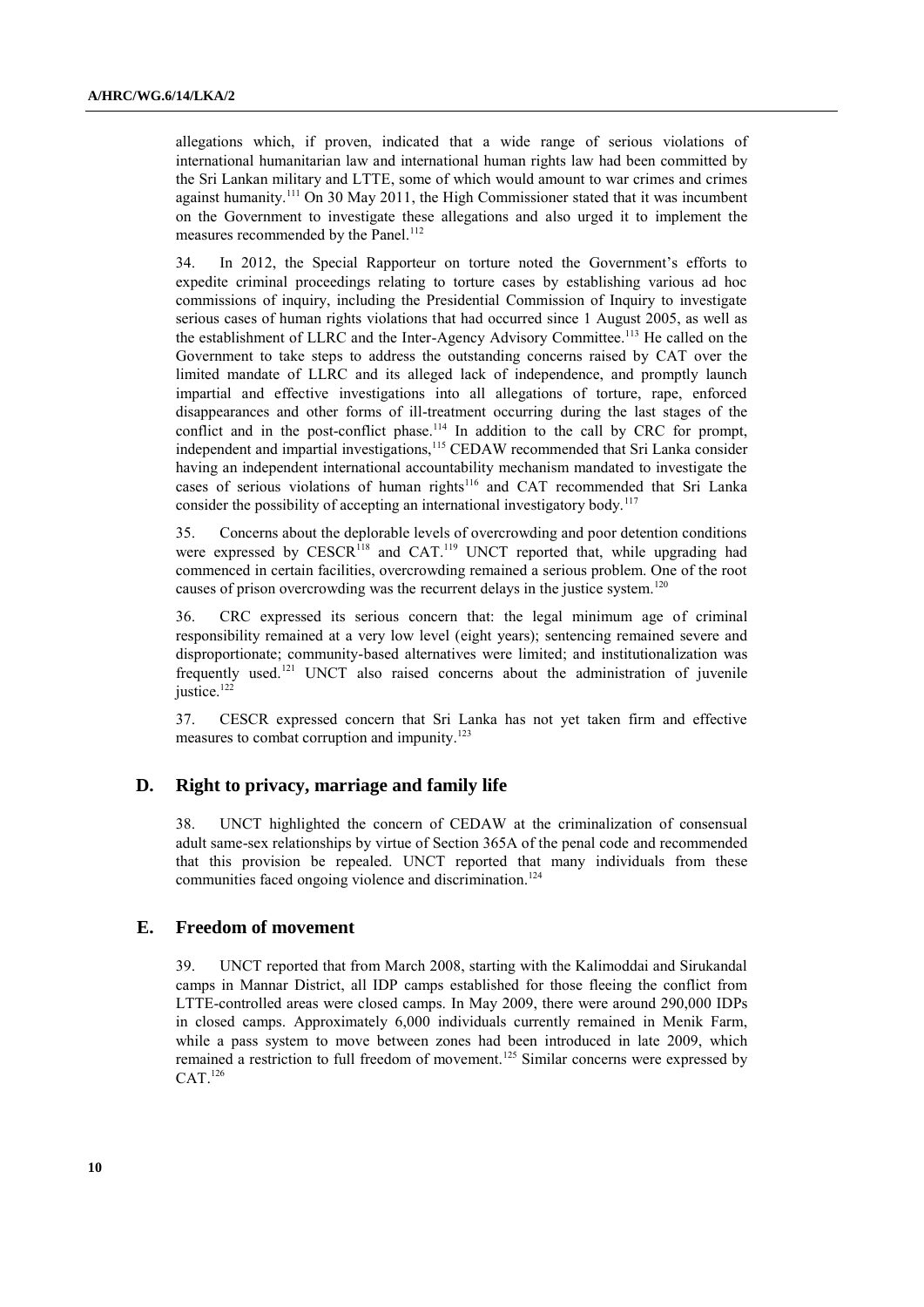#### **F. Freedom of religion or belief, expression, association and peaceful assembly, and right to participate in public and political life**

40. CAT expressed its concern at reports that human rights defenders, defence lawyers and other civil society actors, including political activists, trade unionists and independent media journalists had been singled out as targets of intimidation, harassment, including death threats and physical attacks and politically motivated charges. It regretted that, in many cases, those allegedly responsible for intimidation and reprisal appeared to enjoy impunity. CAT was also concerned about information received according to which the Ministry of Defence had published articles on its website implying that lawyers defending individuals were "traitors" to the nation and that one of these articles, entitled "Traitors in Black Cloaks Flocked Together", included the names and photographs of five lawyers, putting them at risk.<sup>127</sup> Similar concerns were expressed by the High Commissioner<sup>128</sup> and the Special Rapporteur on human rights defenders.<sup>129</sup> CRC urged, inter alia, the removal of unnecessary barriers and control over the work of non-governmental organizations.<sup>130</sup>

41. According to UNCT, communities in the North were not being allowed the right to peacefully assemble without oversight and/or direct participation by the military.<sup>131</sup>

42. CMW encouraged Sri Lanka expeditiously to take all necessary steps to ensure that Sri Lankan migrants abroad are able to register and participate in elections.<sup>132</sup>

#### **G. Right to work and to just and favourable conditions of work**

43. CESCR recommended that Sri Lanka adopt a national action plan for the promotion of stable employment opportunities for women<sup>133</sup> and younger Sri Lankans.<sup>134</sup>

44. CESCR was concerned at the restrictions on trade unions activities, the widespread harassment of trade unionists and the low protection against anti-union discrimination, especially in export processing zones  $E\left( PZs\right)$ .<sup>135</sup>

#### **H. Right to social security and to an adequate standard of living**

45. CEDAW reiterated its concern about the increase in the number of widows, as a result of the conflict and the tsunami of 2004, with meagre means of living.<sup>136</sup> CESCR was concerned that disadvantaged and marginalized groups, notably families in the plantation sector and older persons, remained excluded or were not covered by the Samurdhi poverty alleviation programme due to shortcomings in its management and coordination, corruption and fraud. <sup>137</sup> UNCT reported on findings that Samurdhi did not provide effective protection for vulnerable families, nor was the amount of assistance sufficient for survival.<sup>138</sup> CESCR encouraged Sri Lanka to continue its collaboration with ILO to expand social security coverage.<sup>139</sup>

46. CESCR recommended that Sri Lanka address the acute housing shortage by adopting a national strategy and plan of action.<sup>140</sup>

#### **I. Right to health**

47. UNCT reported that maternal and child malnutrition remained a major challenge.<sup>141</sup> CRC noted that malnutrition affected nearly one third of children due mainly to unequal distribution of services in regions. It recommended that Sri Lanka seek technical cooperation from UNICEF and WHO.<sup>142</sup> CESCR encouraged the formulation and implementation of an Integrated Nutrition Programme.<sup>143</sup>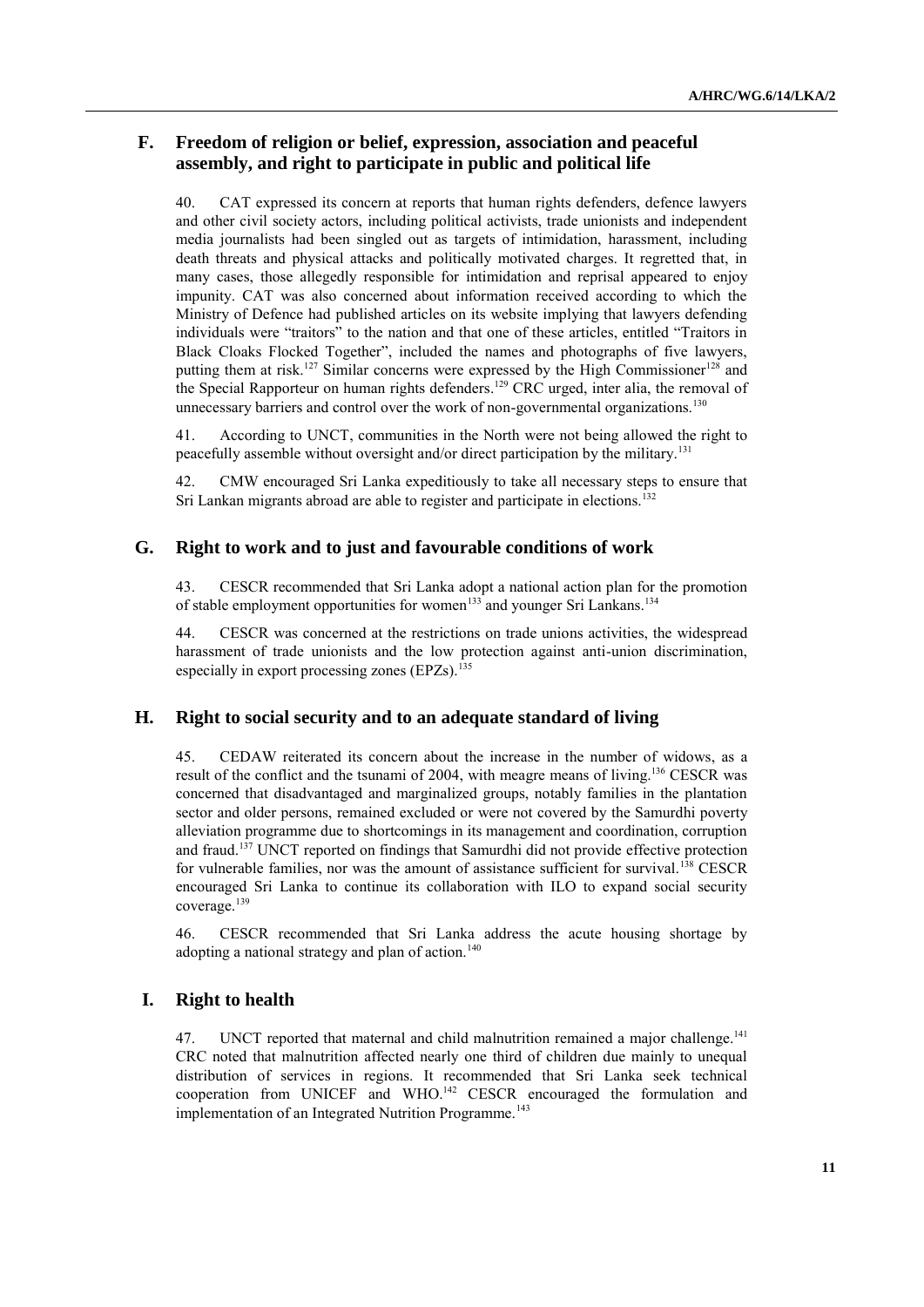48. CESCR recommended that Sri Lanka adopt the 2007 draft Mental Health Act and formulate strategies to strengthen available psycho-social assistance, especially for children, and recruit more mental health workers and other specialized professionals to address post-conflict mental disorders.<sup>144</sup>

49. Recommendations were made by CEDAW and CESCR to address their concerns at maternal mortality and the sexual and reproductive health of women and girls, particularly those who were internally displaced or working in less developed and conflict areas. Particular attention was drawn to the problem of teenage pregnancies and the need to review laws relating to abortion with a view to removing punitive provisions.<sup>145</sup>

50. UNCT reported that drug users were detained mandatorily and not afforded effective treatment options and that four compulsory drug treatment centres were being established.<sup>146</sup>

#### **J. Right to education**

51. While noting the development of a new educational policy, UNCT reported that unbalanced deployment and transportation issues in remote areas and repeated displacement, resettlement and security concerns had resulted in acute teacher shortages, particularly in the conflict and tsunami-affected Northern and Eastern provinces. School fees continued to be charged despite the State policy of free education, leading to discrimination against children from poor families and facilitating corruption in school admissions. Insufficient efforts had been made to include human rights and peace education in the school curricula.<sup>147</sup> Recommendations to address related concerns were made by CRC.<sup>148</sup> The Secretary-General reported that the situation of schools occupied and used by the security forces had improved in 2010, although a number of schools remained affected.<sup>149</sup>

#### **K. Persons with disabilities**

52. CESCR called upon Sri Lanka to take concrete steps to implement its 2003 National Policy on Disability and to strengthen efforts to promote inclusion of persons with disabilities in the labour market, including by strengthening the system of job quotas for persons with disabilities.<sup>150</sup>

#### **L. Indigenous peoples**

53. CESCR was concerned that the Veddahs had been prohibited access to their traditional hunting grounds and honey sites. It urged Sri Lanka to ensure that the Veddahs can return to and remain undisturbed on the lands from which they were evicted, in particular in the Maduru Oya reserve. 151

#### **M. Migrants, refugees and asylum-seekers**

54. Concerns about the reported abuses faced by Sri Lankans who migrate for work, especially women, were raised by CAT,<sup>152</sup> CESCR,<sup>153</sup> CRC,<sup>154</sup> UNCT<sup>155</sup> and CEDAW.<sup>156</sup> CMW noted with concern that those who irregularly left or entered Sri Lankan territory were penalized for the crime of "illegal migration".<sup>157</sup> CMW recommended that current and future readmission agreements and protocol agreements concluded between Sri Lanka and host countries include appropriate procedural guarantees for migrants.<sup>158</sup>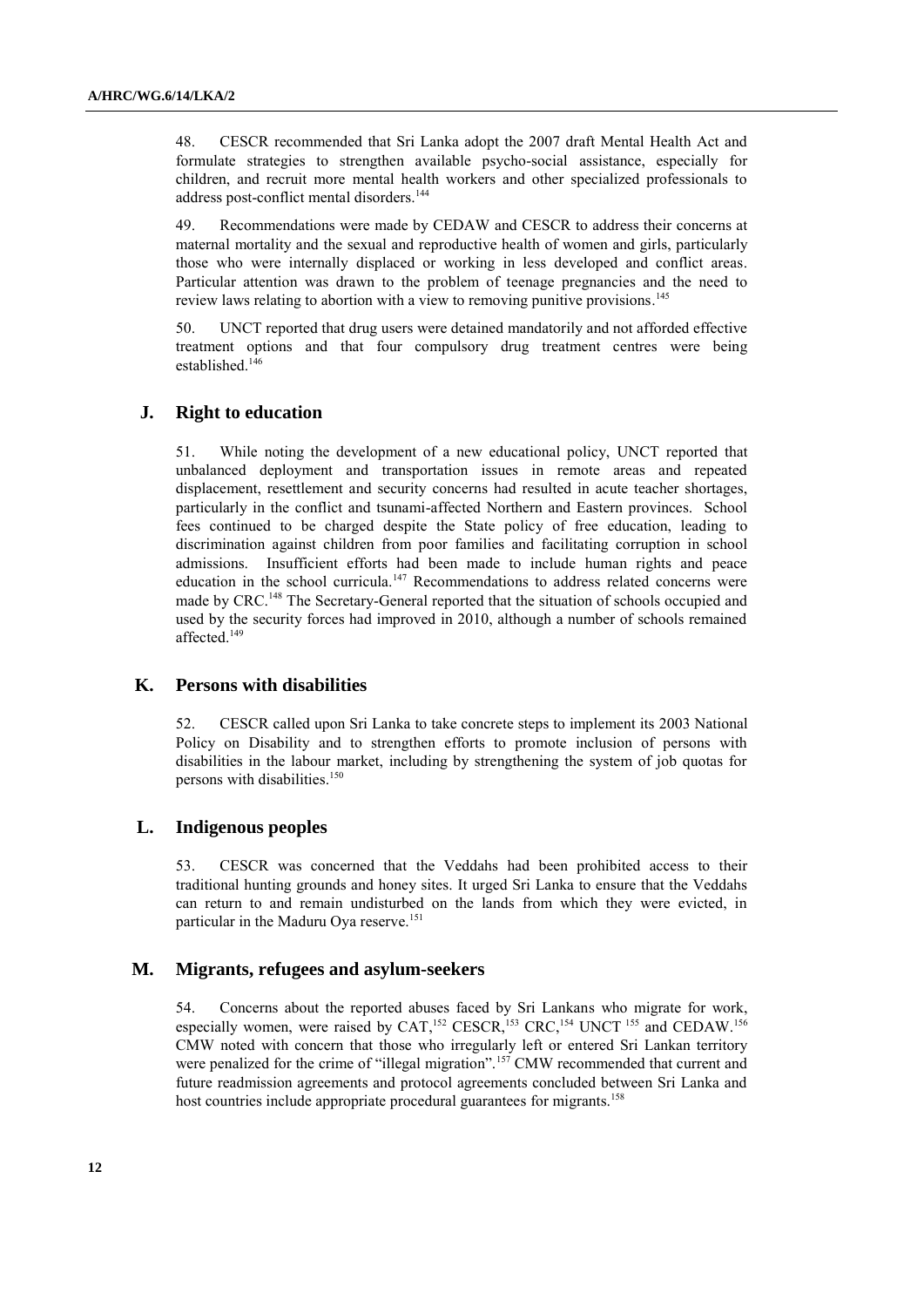55. UNCT stated that the Government should be encouraged to adopt a national policy and concrete measures to ensure the protection of asylum-seekers and refugees.<sup>159</sup>

#### **N. Internally displaced persons**

56. In 2008, the Representative of the Secretary-General on Internally Displaced Persons recommended that the Government develop a comprehensive policy addressing all aspects of internal displacement, in line with the Guiding Principles on Internal Displacement.<sup>160</sup> UNCT noted that the Government committed in the 2008 UPR to complete the process of drafting a bill on the rights of IDPs in consultation with stakeholders, but no bill had been presented to Parliament. Implementation of a joint Government-UN verification initiative for "protracted IDPs" had been slowed by Government inaction.<sup>161</sup>

57. CRC made recommendations<sup>162</sup> to address its deep concern about orders issued in June 2010 from the Ministry of Defence to all commanders of the Security Forces to curtail humanitarian access to virtually all United Nations agencies, international organizations and NGOs. <sup>163</sup> UNCT reported that **w**hile restrictions for humanitarian workers on movement to and within the Northern Province were lifted in July 2011, tight control by the Government continued to be exercised on all activities implemented in the region.<sup>164</sup>

58. UNCT explained that IDPs and IDP returnees continued to face numerous housing, land and property challenges including competing claims, unclear boundaries and lost documentation, exacerbated by the absence of a comprehensive government land policy as well as suboptimal Government capacity to effectively address these issues. The existence of gazetted and non-gazetted high security zones (HSZs) and other areas and sites occupied by the military continued to be a primary reason for protracted displacement including being stranded in transit sites. The process of releasing those zones was slow and there was no uniform or transparent policy of compensation or redress for those owning land in the zones.<sup>165</sup> Recommendations to address these issues were made by CESCR<sup>166</sup> and CRC, which stated that Sri Lanka should speed up the demining process so as to promptly dismantle HSZs and ensure that families can return to their area of origin.<sup>167</sup> CEDAW also recommended that Sri Lanka provide adequate infrastructure for women IDPs and returnees, especially housing and health facilities, water and sanitation.<sup>168</sup>

59. UNCT reported that three years after the end of the war there continued to be a significant military presence in the region which constrained the full resumption of civilian administration. The military had increasingly engaged in commercial activities, which adversely affected livelihood recovery for returnees and their right to development.<sup>169</sup>

#### **O. Right to development and environmental issues**

60. UNCT reported that the Government has made impressive strides in the alleviation of poverty and achievement of the MDGs. Significant disparities existed between regions, especially in the estate sector in Uva Province and in the North and East.<sup>170</sup>

61. UNCT reported that the Government, with United Nations support, had strengthened its capacity on environment management, climate change adaptation and disaster resilience. Greater emphasis needed to be placed on governmental data sharing to further improve the planning process.171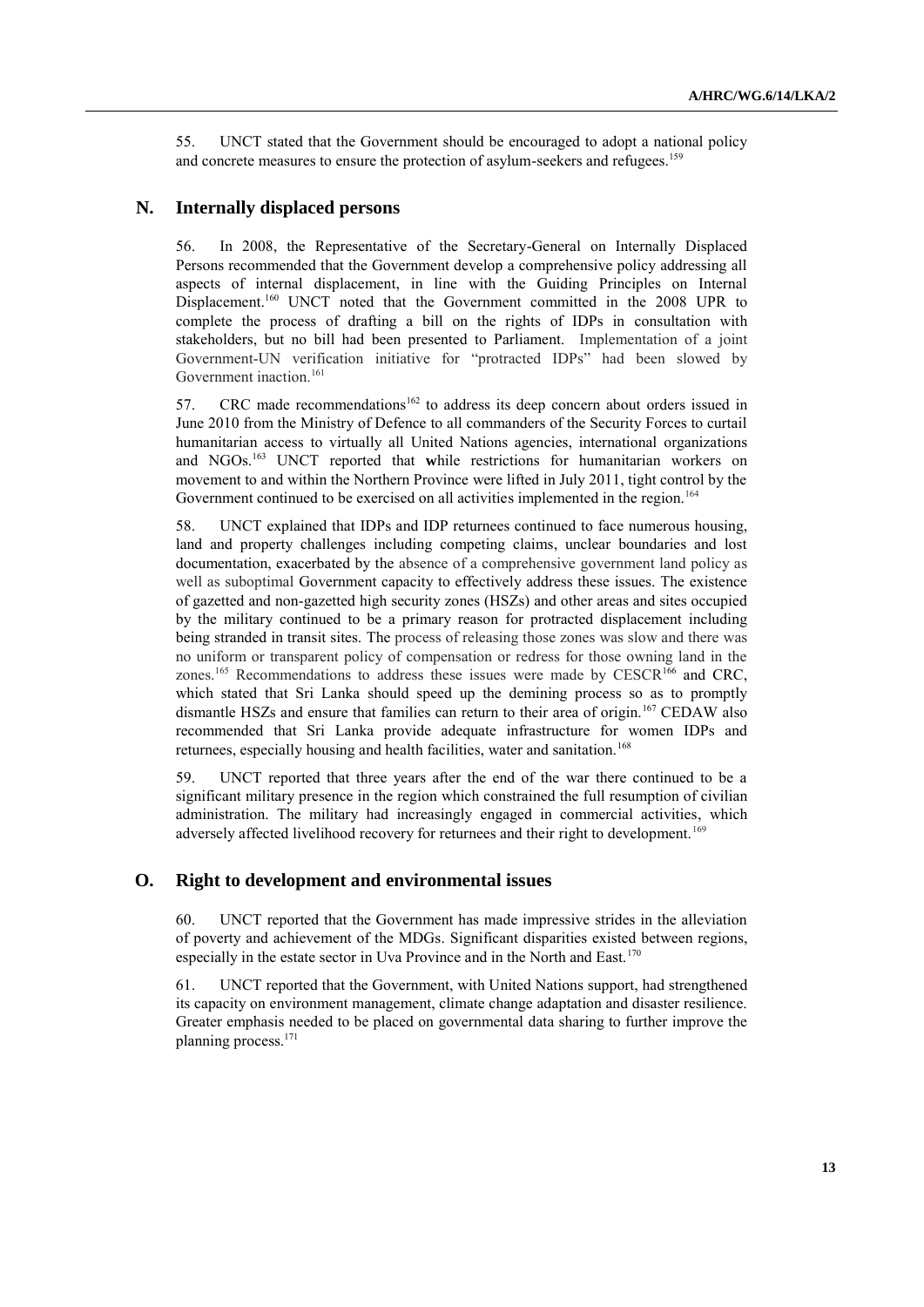#### **P. Human rights and counter-terrorism**

62. While noting Sri Lanka's decision to lift the long-standing state of emergency on 31 August 2011, CAT expressed concern that 24 hours before it ended new regulations were decreed under the Prevention of Terrorism Act No. 48 of 1979 (PTA). It was concerned at the sweeping nature of these PTA regulations, which unduly restricted legal safeguards for persons suspected or charged with a terrorist or related crime, as pointed out by the HR Committee and the Special Rapporteur on torture. CAT also noted that the President continued to invoke Section 12 of the Public Security Ordinance to allow the armed forces to retain policing powers in all 25 districts.<sup>172</sup> The High Commissioner strongly urged a comprehensive review of all security-related legislation and detentions.<sup>173</sup> Related concerns were raised by CESCR,<sup>174</sup> CRC<sup>175</sup> the Special Rapporteur on torture<sup>176</sup> and UNCT.<sup>177</sup>

#### *Notes*

- Unless indicated otherwise, the status of ratifications of instruments listed in the table may be found in *Multilateral Treaties Deposited with the Secretary-General: Status as at 1 April 2009* (ST/LEG/SER.E/26), supplemented by the official website of the United Nations Treaty Collection database, Office of Legal Affairs of the United Nations Secretariat, [http://treaties.un.org/.](http://treaties.un.org/) Please also refer to the United Nations compilation on Sri Lanka from the previous cycle (A/HRC/WG.6/2/LKA/2).
- <sup>2</sup> The following abbreviations have been used for this document:

| <b>ICERD</b>     | International Convention on the Elimination of All Forms of Racial                            |
|------------------|-----------------------------------------------------------------------------------------------|
|                  | Discrimination                                                                                |
| <b>ICESCR</b>    | International Covenant on Economic, Social and Cultural Rights                                |
| <b>OP-ICESCR</b> | Optional Protocol to ICESCR                                                                   |
| <b>ICCPR</b>     | International Covenant on Civil and Political Rights                                          |
| <b>ICCPR-OP1</b> | Optional Protocol to ICCPR                                                                    |
| <b>ICCPR-OP2</b> | Second Optional Protocol to ICCPR, aiming at the abolition of the death<br>penalty            |
| <b>CEDAW</b>     | Convention on the Elimination of All Forms of Discrimination against<br>Women                 |
| <b>OP-CEDAW</b>  | Optional Protocol to CEDAW                                                                    |
| <b>CAT</b>       | Convention against Torture and Other Cruel, Inhuman or Degrading                              |
|                  | <b>Treatment or Punishment</b>                                                                |
| OP-CAT           | Optional Protocol to CAT                                                                      |
| <b>CRC</b>       | Convention on the Rights of the Child                                                         |
| OP-CRC-AC        | Optional Protocol to CRC on the involvement of children in armed<br>conflict                  |
| OP-CRC-SC        | Optional Protocol to CRC on the sale of children, child prostitution and<br>child pornography |
| OP-CRC-IC        | Optional Protocol to CRC on Communications                                                    |
| <b>ICRMW</b>     | International Convention on the Protection of the Rights of All Migrant                       |
|                  | Workers and Members of Their Families                                                         |
| <b>CRPD</b>      | Convention on the Rights of Persons with Disabilities                                         |
| <b>OP-CRPD</b>   | Optional Protocol to CRPD                                                                     |
| <b>CPED</b>      | International Convention for the Protection of All Persons from Enforced                      |
|                  | Disappearance.                                                                                |

<sup>3</sup> A table in the previous UPR compilation contained the following information under Recognition of specific competences of treaty bodies: Individual complaints: ICCPR-OP 1, art 1; OP-CEDAW, art. 1; OP-CRPD, art. 1; OP-ICESCR, art. 1; OP-CRC-IC, art.5; ICERD, art. 14; CAT, art. 22; ICRMW, art. 77; and CPED, art. 31; Inquiry procedure: OP-CEDAW, art. 8; CAT, art. 20; CPED, art.33; OP-CRPD, art. 6; OP-ICESCR, art. 11; and OP-CRC-IC, art. 13; Inter-State complaints: ICCPR, art. 41;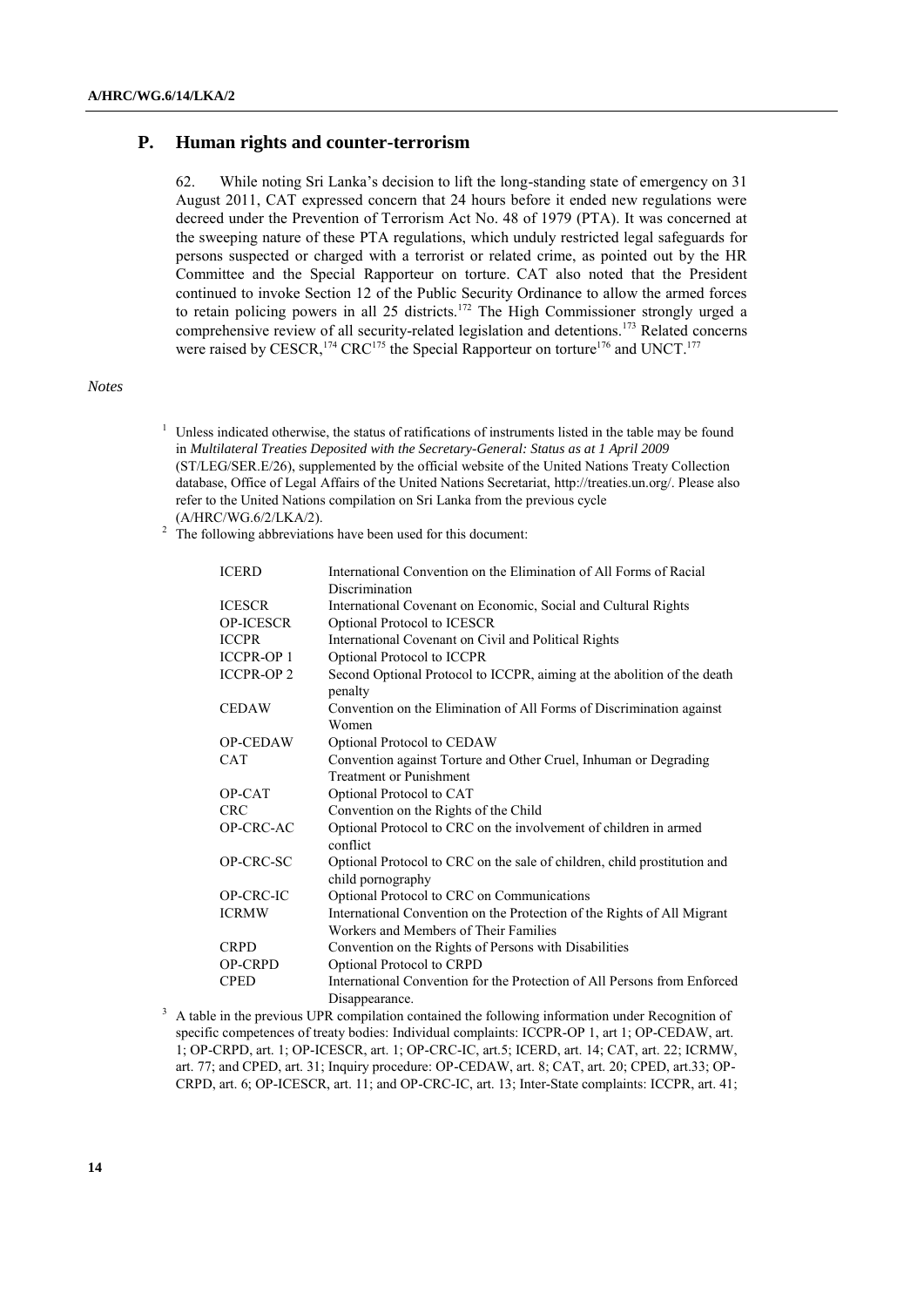ICRMW, art. 76; CPED, art. 32; CAT, art. 21; OP-ICESCR, art. 10; and OP-CRC-IC, art. 12; Urgent action: CPED, art.30.

- <sup>4</sup> Geneva Convention for the Amelioration of the Condition of the Wounded and Sick in Armed Forces in the Field (First Convention); Geneva Convention for the Amelioration of the Condition of Wounded, Sick and Shipwrecked Members of Armed Forces at Sea (Second Convention); Geneva Convention relative to the Treatment of Prisoners of War (Third Convention); Geneva Convention relative to the Protection of Civilian Persons in Time of War (Fourth Convention). For the official status of ratifications, see Federal Department of Foreign Affairs of Switzerland, at www.eda.admin.ch/eda/fr/home/topics/intla/intrea/chdep/warvic.html.
- <sup>5</sup> International Labour Organization Convention No. 29 concerning Forced or Compulsory Labour; Convention No. 105 concerning the Abolition of Forced Labour; Convention No. 87 concerning Freedom of Association and Protection of the Right to Organise; Convention No. 98 concerning the Application of the Principles of the Right to Organise and to Bargain Collectively; Convention No. 100 concerning Equal Remuneration for Men and Women Workers for Work of Equal Value; Convention No. 111 concerning Discrimination in Respect of Employment and Occupation; Convention No. 138 concerning Minimum Age for Admission to Employment; Convention No. 182 concerning the Prohibition and Immediate Action for the Elimination of the Worst Forms of Child Labour.
- 6 Protocol to Prevent, Suppress and Punish Trafficking in Persons, Especially Women and Children, supplementing the United Nations Convention against Transnational Organized Crime.
- 7 1951 Convention relating to the Status of Refugees and its 1967 Protocol, 1954 Convention relating to the Status of Stateless Persons and 1961 Convention on the Reduction of Statelessness.
- <sup>8</sup> Protocol Additional to the Geneva Conventions of 12 August 1949, and relating to the Protection of Victims of International Armed Conflicts (Protocol I); Protocol Additional to the Geneva Conventions of 12 August 1949, and relating to the Protection of Victims of Non-International Armed Conflicts (Protocol II); Protocol Additional to the Geneva Conventions of 12 August 1949, and relating to the Adoption of an Additional Distinctive Emblem (Protocol III). For the official status of ratifications, see Federal Department of Foreign Affairs of Switzerland, at www.eda.admin.ch/eda/fr/home/topics/intla/intrea/chdep/warvic.html.
- 9 ILO Convention No. 169 (1989) concerning Indigenous and Tribal Peoples in Independent Countries.
- <sup>10</sup> ILO Convention No. 189 (2011) concerning Decent Work for Domestic Workers.
- <sup>11</sup> CEDAW/C/LKA/CO/7, para 51, E/C.12/LKA/CO/2-4, para. 39, and CRC/C/LKA/CO/3-4, para. 81.
- <sup>12</sup> CEDAW/C/LKA/CO/7, para 51, E/C.12/LKA/CO/2-4, paras 14 and 39, and CRC/C/LKA/CO/3-4, para. 81.
- <sup>13</sup> E/C.12/LKA/CO/2-4, paras. 14 and 39, and CRC/C/LKA/CO/3-4, para. 81.
- <sup>14</sup> E/C.12/LKA/CO/2-4, para. 37.
- <sup>15</sup> Ibid., para. 39, CAT/C/LKA/CO/3-4, para. 33 and CRC/C/LKA/CO/3-4, para. 81.
- <sup>16</sup> CEDAW/C/LKA/CO/7, para. 51.
- <sup>17</sup> CAT/C/LKA/CO/3-4, para. 27. See also CEDAW/C/LKA/CO/7, para. 51.
- <sup>18</sup> CEDAW/C/LKA/CO/7, para. 27 e, CMW/C/LKA/CO/1, para. 20, CRC/C/LKA/CO/3-4, para. 74 (a) and CAT/C/LKA/CO/3-4, para. 24 (d).
- <sup>19</sup> E/C.12/LKA/CO/2-4, para. 11.<br><sup>20</sup> A/HPC/19/61/Add 3, para. 137
- A/HRC/19/61/Add.3, para. 137.
- <sup>21</sup> E/C.12/LKA/CO/2-4, para. 9.
- <sup>22</sup> A/HRC/19/61/Add.3, para. 133.
- <sup>23</sup> E/C.12/LKA/CO/2-4, para. 9.
- <sup>24</sup> CEDAW/C/LKA/CO/7, para. 13.
- <sup>25</sup> E/C.12/LKA/CO/2-4, para. 6.
- <sup>26</sup> CRC/C/LKA/CO/3-4, para. 10.
- <sup>27</sup> CMW/C/LKA/CO/1, para. 13.
- <sup>28</sup> UNCT submission to UPR, paras. 3-4.
- <sup>29</sup> CAT/C/LKA/CO/3-4, para. 9 (a).
- <sup>30</sup> E/C.12/LKA/CO/2-4, para. 10.
- <sup>31</sup> According to article 5 of the rules of procedure for the International Coordinating Committee of National Human Rights Institutions (ICC) Sub-Committee on Accreditation, the different classifications for accreditation used by the Sub-Committee are: A: Voting Member (fully in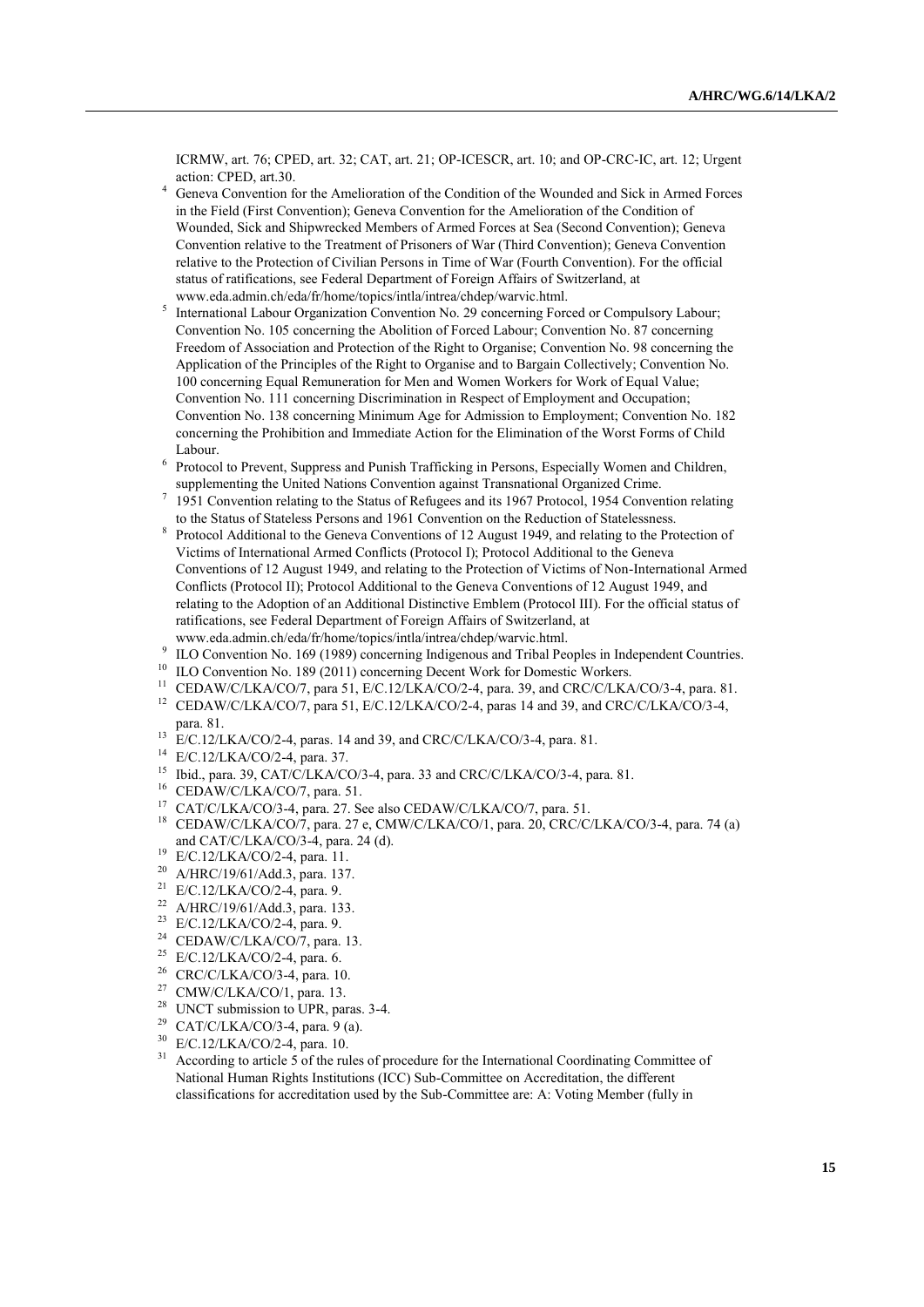compliance with each of the Paris Principles), B: Non-Voting Member (not fully in compliance with each of the Paris Principles or insufficient information provided to make a determination); C: No Status (not in compliance with the Paris Principles).

- <sup>32</sup> For the list of national human rights institutions with accreditation status granted by the ICC, see A/HRC/20/10, annex.
- <sup>33</sup> CRC/C/LKA/CO/3-4, para. 14 and E/C.12/LKA/CO/2-4, para. 8.
- <sup>34</sup> Message of the High Commissioner for Human Rights Navi Pillay at the Human Rights Council Special Session on the human rights situation in Sri Lanka – 26 May 2009. Available from: [http://www.ohchr.org/en/NewsEvents/Pages/DisplayNews.aspx?NewsID=8407&LangID=E.](http://www.ohchr.org/en/NewsEvents/Pages/DisplayNews.aspx?NewsID=8407&LangID=E)
- <sup>35</sup> A/HRC/13/45, p. 20.
- <sup>36</sup> UNCT submission to UPR, para. 8.
- <sup>37</sup> CAT/C/LKA/CO/3-4, para. 17.
- <sup>38</sup> UNCT submission to UPR, para. 7.
- <sup>39</sup> http://www2.ohchr.org/english/bodies/hrcouncil/specialsession/11/index.htm.
- $40$  S-11/1, op. 10.
- <sup>41</sup> A/HRC/19/55/Add.2, para. 334. See also A/HRC/16/44/Add.1, para. 2126 and A/HRC/18/19, para. 69.
- <sup>42</sup> A/HRC/14/19, paras. 40-43.
- <sup>43</sup> A/HRC/RES/19/2.
- <sup>44</sup> The following abbreviations have been used for this document:

| <b>CERD</b>  | Committee on the Elimination of Racial Discrimination                |
|--------------|----------------------------------------------------------------------|
| <b>CESCR</b> | Committee on Economic, Social and Cultural Rights                    |
| HR Committee | Human Rights Committee                                               |
| <b>CEDAW</b> | Committee on the Elimination of Discrimination against Women         |
| <b>CAT</b>   | Committee against Torture                                            |
| <b>CRC</b>   | Committee on the Rights of the Child                                 |
| <b>CMW</b>   | Committee on the Protection of the Rights of All Migrant Workers and |
|              | Members of Their Families                                            |
| <b>CRPD</b>  | Committee on the Rights of Persons with Disabilities                 |
| <b>CED</b>   | Committee on Enforced Disappearance                                  |
| <b>SPT</b>   | Subcommittee on Prevention of Torture.                               |

- <sup>45</sup> CPR/C/93/D/1373/2005, CCPR/C/93/D/1376/2005, CCPR/C/95/D/1432/2005, CCPR/C/95/D/1406/2005.
- <sup>46</sup> A/66/40 (Vol. II, Part Two).
- <sup>47</sup> Abbreviations used follow those contained in the communications report of special procedures (A/HRC/18/51 and Corr.1).
- <sup>48</sup> A/HRC/8/3/Add.3.
- <sup>49</sup> A/HRC/19/61/Add.3.
- <sup>50</sup> See: http://www.ohchr.org/Documents/Issues/Religion/FU-SriLanka.pdf.
- <sup>51</sup> A/HRC/19/61/Add.3, para. 127.
- <sup>52</sup> A/HRC/19/58/Rev.1, para. 505.
- <sup>53</sup> UNCT submission to UPR, para. 19.
- <sup>54</sup> A/HRC/13/21, paras. 26-28.
- <sup>55</sup> OHCHR 2010 Annual Report, p. 190.
- <sup>56</sup> A/HRC/8/3/Add.3, para. 46.
- <sup>57</sup> Statement of Sri Lanka, 28 June 2012, during the twentieth regular session of the Human Rights Council, available from:
	- https://remote.ohchr.org/sites/hrc/HRCSessions/RegularSessions/20thSession/Pages/OralStatement.as px?MeetingNumber=22&MeetingDate=28/06/2012.
- 58 CEDAW/C/LKA/CO/7, para. 22.
- <sup>59</sup> Ibid.para. 39 (a).
- <sup>60</sup> Ibid., para. 33 (a).
- <sup>61</sup> Ibid., para. 43. See also E/C.12/LKA/CO/2-4, para. 21.
- <sup>62</sup> Ibid., para. 31. See also UNCT submission to UPR, para. 29 and CEDAW/C/LKA/CO/7, para. 20.
- <sup>63</sup> E/C.12/LKA/CO/2-4, para. 15.
- <sup>64</sup> CEDAW/C/LKA/CO/7, para. 16. See also CRC/C/LKA/CO/3-4, paras. 56 and 57.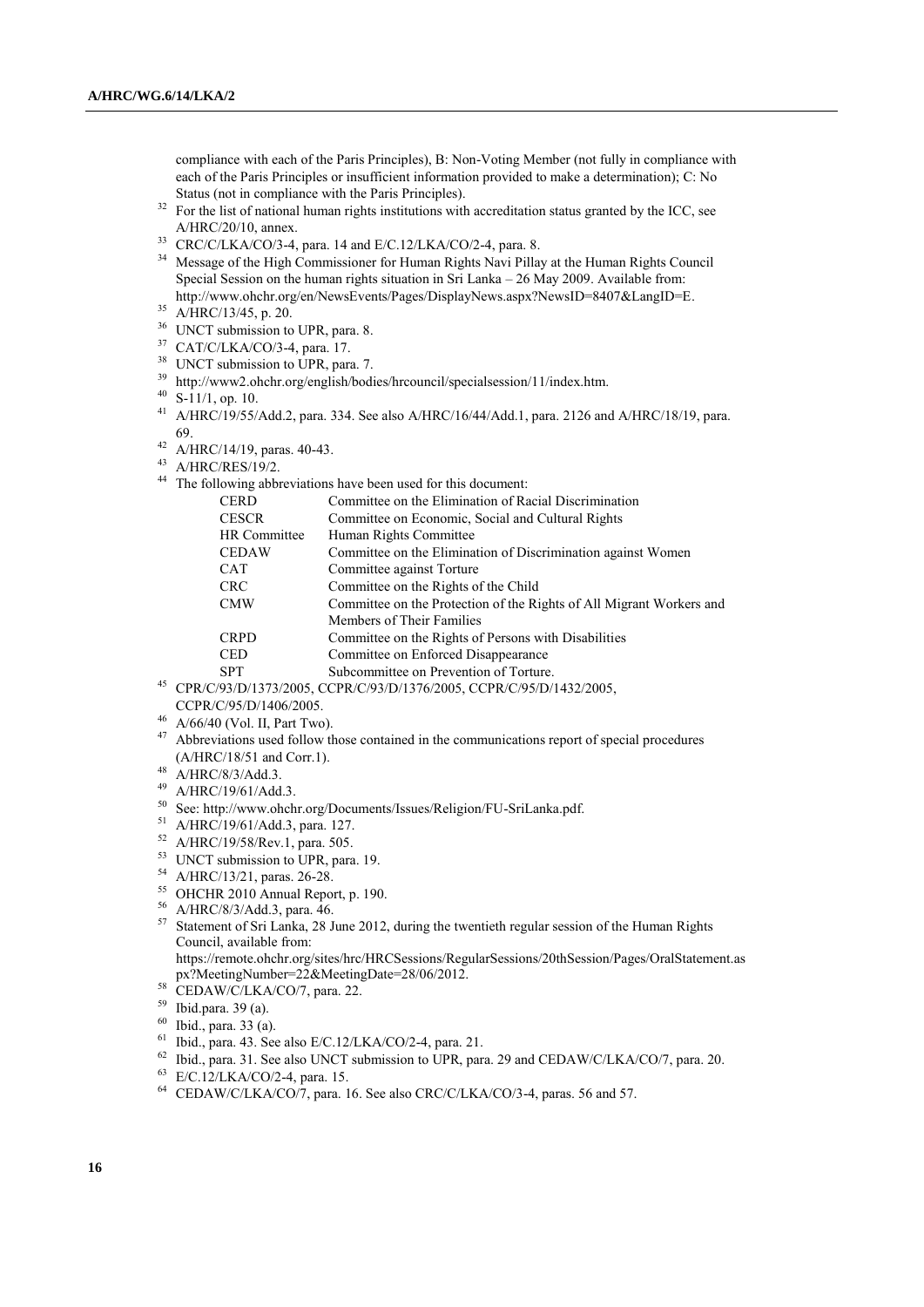- $65$  Ibid., paras. 16 and 45.
- <sup>66</sup> UNCT submission to UPR, para. 9.
- <sup>67</sup> CRC/C/LKA/CO/3-4, para. 28.
- <sup>68</sup> UNCT submission to UPR, para. 13. See also UNCT submission to UPR, para. 14.
- <sup>69</sup> A/HRC/19/61/Add.3, para. 137.
- <sup>70</sup> A/HRC/20/22/Add.4, para. 74
- <sup>71</sup> Ibid., para. 72. See also A/HRC/17/28/Add.1, appendix pp. 423-482.
- <sup>72</sup> A/HRC/18/51, p. 94. See also A/HRC/18/51, p.17.
- <sup>73</sup> A/HRC/20/22/Add.4, para. 72.
- <sup>74</sup> CEDAW/C/LKA/CO/7, para. 40.
- <sup>75</sup> CAT/C/LKA/CO/3-4, para. 22.
- <sup>76</sup> UNCT submission to UPR, para. 16.
- <sup>77</sup> CRC/C/OPAC/LKA/CO/1, para. 12.
- <sup>78</sup> E/C.12/LKA/CO/2-4, para. 28.
- <sup>79</sup> A/HRC/19/58/Rev.1, paras. 495-501.
- <sup>80</sup> CAT/C/LKA/CO/3-4, para. 9.
- <sup>81</sup> UNCT submission to UPR, para. 18.
- <sup>82</sup> CAT/C/LKA/CO/3-4, para. 6. See also CAT/C/LKA/CO/3-4, para. 11, and UNCT submission to UPR, para. 15.
- <sup>83</sup> CAT/C/LKA/CO/3-4, para. 6.
- <sup>84</sup> Ibid., para. 8.
- <sup>85</sup> A/HRC/19/61/Add.3, para. 132.
- <sup>86</sup> CAT/C/LKA/CO/3-4, para. 12.
- <sup>87</sup> UNCT submission to UPR, para. 1.
- <sup>88</sup> Ibid., para. 2.
- <sup>89</sup> Special representative of the Secretary-General (SRSG) on children and armed conflict submission to UPR, p. 1. See also UNCT submission to UPR, para. 17.
- $90$  SRSG on children and armed conflict submission to UPR, p. 1.
- <sup>91</sup> UNCT submission to UPR, para. 22.
- <sup>92</sup> CAT/C/LKA/CO/3-4, para. 20.
- <sup>93</sup> NCT submission to UPR, para. 23.
- <sup>94</sup> Ibid., paras. 11 and 44.
- <sup>95</sup> CEDAW/C/LKA/CO/7, para. 25 a. See also, CAT/C/LKA/CO/3-4, para. 22.
- <sup>96</sup> CEDAW/C/LKA/CO/7, para. 25 d. See also, E/C.12/LKA/CO/2-4, para. 25 and CAT/C/LKA/CO/3- 4, para. 22.
- <sup>97</sup> CEDAW/C/LKA/CO/7, para. 27. See also CAT/C/LKA/CO/3-4, para. 24, and CRC/C/LKA/CO/3-4, para. 74.
- 98 CEDAW/C/LKA/CO/7, para. 35 c.
- <sup>99</sup> CRC/C/LKA/CO/3-4, paras. 69 to 72. See also CRC/C/LKA/CO/3-4, paras. 67-68.
- <sup>100</sup> E/C.12/LKA/CO/2-4, para. 27.
- <sup>101</sup> ILO Committee of Experts on the Application of Conventions and Recommendations, Observation (CEACR) - adopted 2011, published 101st ILC session (2012)[, Worst Forms of Child Labour](http://www.ilo.org/dyn/normlex/en/f?p=NORMLEXPUB:12100:1109766756006430::NO:12100:P12100_INSTRUMENT_ID:312327:NO)  [Convention, 1999 \(No. 182\)](http://www.ilo.org/dyn/normlex/en/f?p=NORMLEXPUB:12100:1109766756006430::NO:12100:P12100_INSTRUMENT_ID:312327:NO) - Sri Lanka, para. 6.
- <sup>102</sup> NCT submission to UPR, para. 12.
- <sup>103</sup> UNCT submission to UPR, para. 20.
- <sup>104</sup> CAT/C/LKA/CO/3-4, para. 30. See also CRC/C/LKA/CO/3-4, paras. 40-41.
- <sup>105</sup> Ibid., para. 7.
- $\frac{106}{107}$  Ibid., para. 18.
- Ibid., para. 7.
- <sup>108</sup> Ibid., para. 18.
- <sup>109</sup> Ibid., para. 32.
- <sup>110</sup> UNCT submission to UPR, para. 6. See also CAT/C/LKA/CO/3-4, para. 19.
- <sup>111</sup> High Commissioner for Human Rights, Press Release, 26 April 2011, available from: http://www.ohchr.org/en/NewsEvents/Pages/DisplayNews.aspx?NewsID=10962&LangID=E.
- <sup>112</sup> High Commissioner for Human Rights, statement to the 17th session of the Human Rights Council, available from: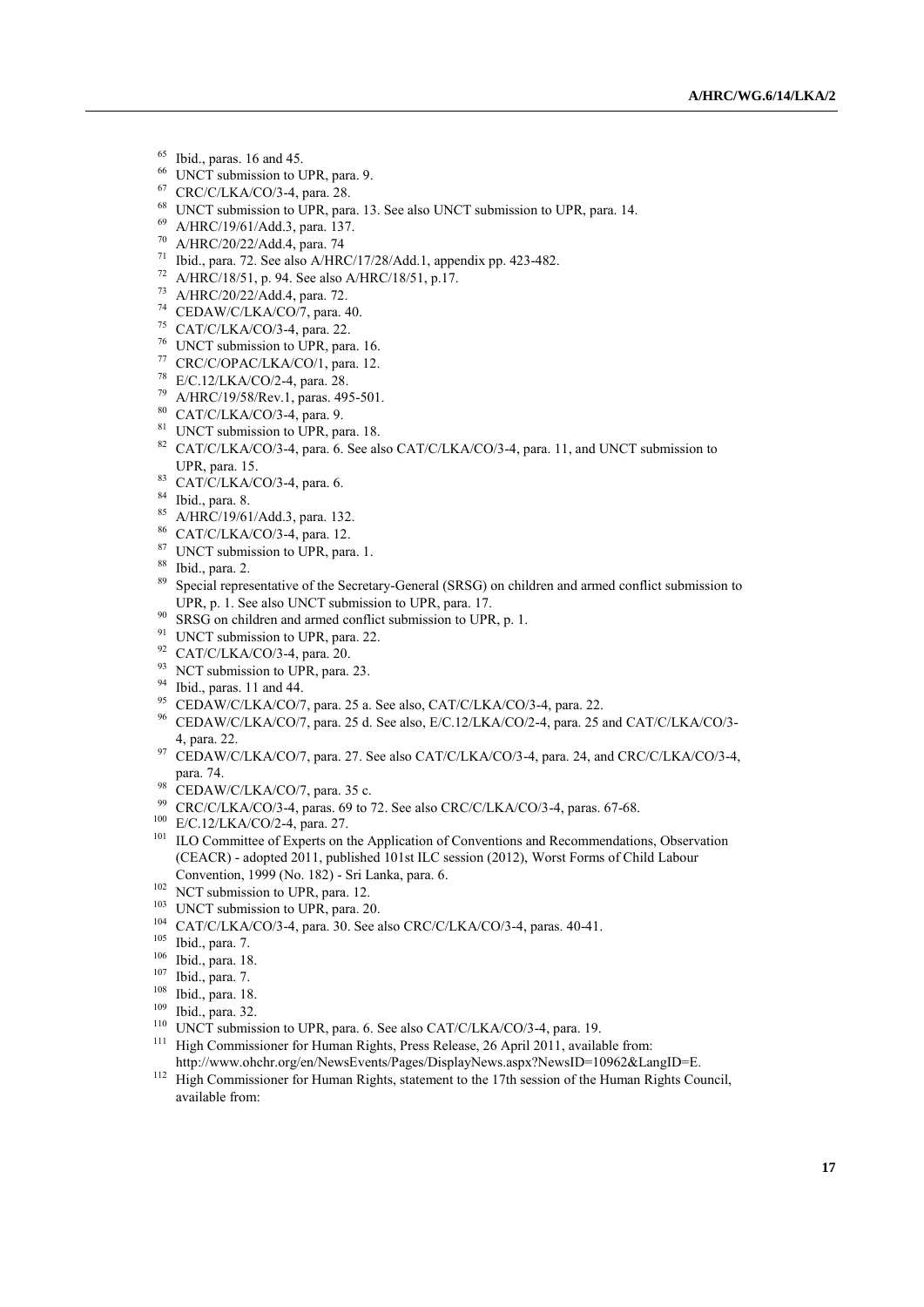http://extranet2.ohchr.org/Extranets/HRCExtranet/portal/page/portal/HRCExtranet/17thSession/OralS tatements/300511/Tab/update%20by%20HC.pdf.

- <sup>113</sup> A/HRC/19/61/Add.3, para. 128.
- <sup>114</sup> A/HRC/19/61/Add.3, para. 130. See also, Press Release, High Commissioner for Human Rights, 2 March 2012, accessed at<http://www.ohchr.org/EN/NewsEvents/Pages/DisplayNews.aspx?News> ID=11896&LangID=E.
- <sup>115</sup> CRC/C/OPAC/LKA/CO/1, para. 13.
- <sup>116</sup> CEDAW/C/LKA/CO/7, para. 41 (g).
- <sup>117</sup> CAT/C/LKA/CO/3-4, para. 21.
- <sup>118</sup> E/C.12/LKA/CO/2-4, para. 32.
- <sup>119</sup> CAT/C/LKA/CO/3-4, para. 14.
- <sup>120</sup> UNCT submission to UPR, para. 25.
- <sup>121</sup> CRC/C/LKA/CO/3-4, para. 77.
- <sup>122</sup> UNCT submission to UPR, para. 24.
- <sup>123</sup> E/C.12/LKA/CO/2-4, para. 12.
- <sup>124</sup> NCT submission to UPR, para. 10 and CEDAW/C/LKA/CO/7, paras. 24 and 25 (g).
- <sup>125</sup> UNCT submission to UPR, para. 27.
- <sup>126</sup> CAT/C/LKA/CO/3-4, para. 20.
- <sup>127</sup> Ibid., para. 13.
- <sup>128</sup> High Commissioner for Human Rights, Press Release, 26 April 2011, accessed at: http://www.ohchr.org/en/NewsEvents/Pages/DisplayNews.aspx?NewsID=10962&LangID=E.
- <sup>129</sup> A/HRC/19/55/Add.2, para. 334. Also A/HRC/16/44/Add.1, para. 2126 and A/HRC/18/19, para. 69.
- <sup>130</sup> CRC/C/LKA/CO/3-4, para 27.
- <sup>131</sup> UNCT submission to UPR, para. 28.
- <sup>132</sup> CMW/C/LKA/CO/1, para. 34.
- <sup>133</sup> See also, E/C.12/LKA/CO/2-4, para. 21.
- <sup>134</sup> E/C.12/LKA/CO/2-4, para. 16.
- <sup>135</sup> Ibid., para. 22.
- <sup>136</sup> CEDAW/C/LKA/CO/7, para. 38. See also para. 39.
- <sup>137</sup> E/C.12/LKA/CO/2-4, para. 23.
- <sup>138</sup> UNCT submission to UPR, para. 31.
- <sup>139</sup> E/C.12/LKA/CO/2-4, para. 23.
- <sup>140</sup> Ibid., para. 31.
- <sup>141</sup> UNCT submission to UPR, para. 21.
- <sup>142</sup> CRC/C/LKA/CO/3-4, paras. 52 and 53.
- <sup>143</sup> E/C.12/LKA/CO/2-4, para. 33.
- <sup>144</sup> Ibid., para. 35.
- <sup>145</sup> CEDAW/C/LKA/CO/7, paras. 36 and 37, E/C.12/LKA/CO/2-4, para. 34, and UNCT submission to UPR, paras. 33 and 45.
- <sup>146</sup> UNCT submission to UPR, para. 34.
- <sup>147</sup> Ibid., para. 35.
- <sup>148</sup> CRC/C/LKA/CO/3-4, paras. 62 and 63 and CRC/C/OPAC/LKA/CO/1, paras. 24 and 25. See also, E/C.12/LKA/CO/2-4, para. 36.
- <sup>149</sup> A/65/820-S/2011/250, para. 187.
- <sup>150</sup> E/C.12/LKA/CO/2-4, para. 14.
- <sup>151</sup> Ibid., para. 11.
- <sup>152</sup> CAT/C/LKA/CO/3-4, para. 24.
- <sup>153</sup> E/C.12/LKA/CO/2-4, para. 21.
- <sup>154</sup> CRC/C/LKA/CO/3-4, paras. 44 and 45.
- <sup>155</sup> UNCT submission to UPR, para. 38.
- <sup>156</sup> CEDAW/C/LKA/CO/7, paras. 42 and 43.
- <sup>157</sup> CMW/C/LKA/CO/1, para. 51.
- <sup>158</sup> Ibid., para. 48.
- <sup>159</sup> UNCT submission to UPR, para. 39. See also, CAT/C/LKA/CO/3-4, para. 27 and UNCT submission to UPR, para. 40.
- <sup>160</sup> A/HRC/8/6/Add.4, para. 83(a).